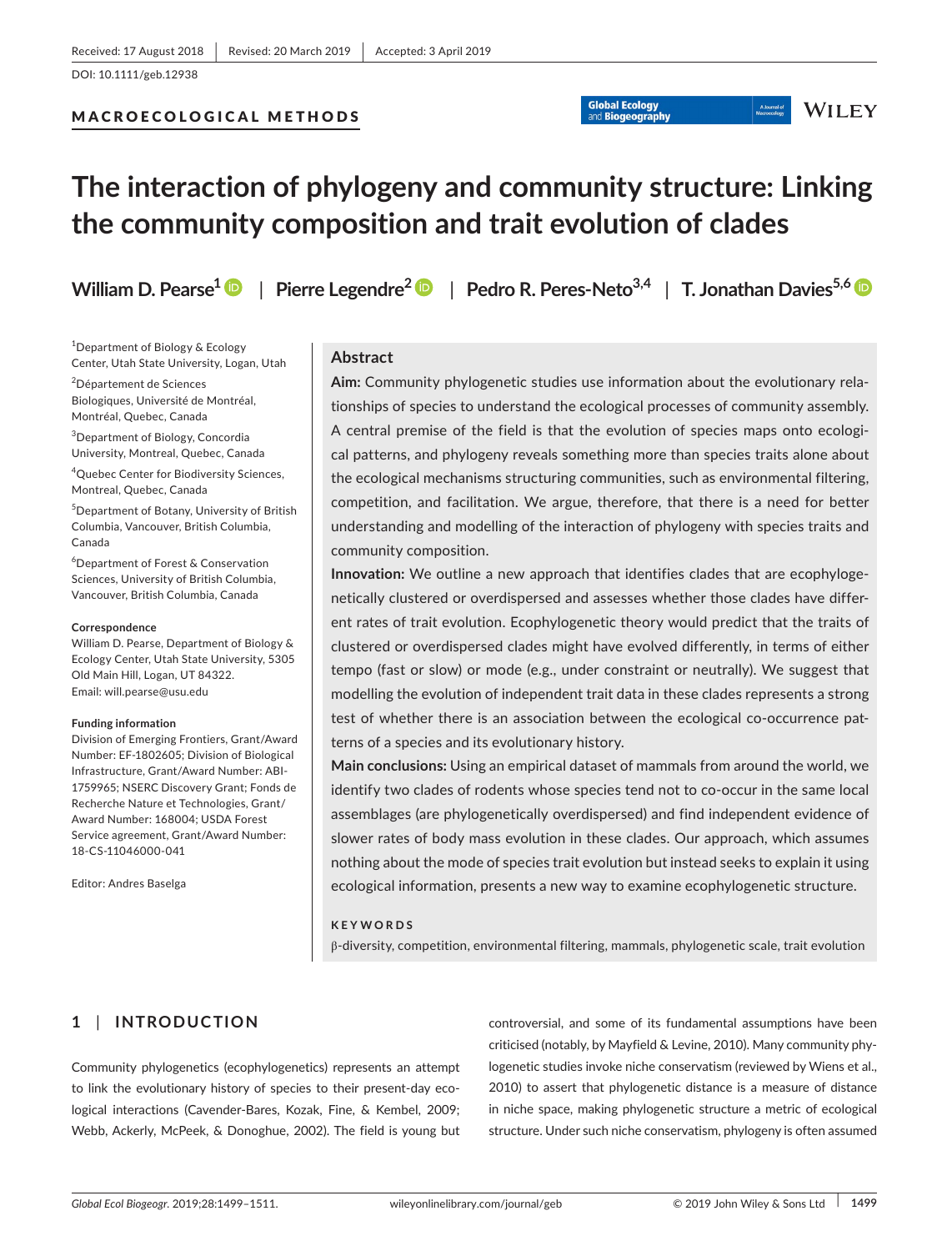to serve as a reasonable proxy for unmeasured functional traits [as the "phylogenetic middleman", Swenson (2013); see also Peres‐Neto, Leibold, and Dray (2012)]. Although useful, such use undervalues phy‐ logeny, which could be used to place (rather than approximate) spe‐ cies trait and distribution data within the context of past evolutionary and biogeographical processes that have shaped current patterns of species distributions and co-occurrences. In current approaches, we cannot disentangle species' functional trait evolution from their func‐ tional trait ecology because we use phylogeny as a measure of both. There is, therefore, a need for better integration of evolutionary his‐ tory into community phylogenetics that parallels advances in the field of comparative analysis, where phylogeny is increasingly viewed as the inferential backbone for models of species trait evolution, not simply as a statistical correction (e.g., Freckleton, Cooper, & Jetz, 2011).

One of the earliest, and most commonly used, applications of com‐ munity phylogenetic methods is to identify the impacts of niche‐based processes, such as environmental filtering and competition, on community assembly (Cavender‐Bares, Keen, & Miles, 2006; Webb, 2000). Here, it is assumed that a community of closely related species (phylogenetic clustering) reflects environmental filtering on the basis of phylogenet‐ ically conserved traits, whereas the converse (phylogenetic overdis‐ persion) implies competitive exclusion (Webb et al., 2002). A growing awareness that phylogenetic structure does not always match trait variation, even when assumptions of niche conservatism hold (Cadotte, Davies, & Peres‐Neto, 2017; Godoy, Kraft, & Levine, 2014; Mayfield & Levine, 2010), has led many to estimate separately the phylogenetic and functional trait structures of communities and then contrast them (e.g., Kraft & Ackerly, 2010; Graham, 2012). Crucially, however, such com‐ parisons do not capture the interaction between functional traits and phylogeny [i.e., how different ecological patterns in different clades may have arisen (evolved) and thus shaped present-day species distributions and co‐occurrences]. Given that many ecological and evolutionary processes interact to affect ecophylogenetic structure within the same phylogeny, some clades may be functionally or phylogenetically overdis‐ persed, whereas others are clustered; only a clade‐based approach can detect and unpick these conflicting signals (see also Leibold, Economo, & Peres‐Neto, 2010). Figure 1 gives a conceptual example of how com‐ mon ecological processes can produce variation among the ecophylogenetic structure of clades. Using differences in the ecological pattern among clades to guide questions about ecological assembly is a form of phylogenetic natural history (Uyeda, Zenil‐Ferguson, & Pennell, 2018).

It is already well appreciated in the ecophylogenetic literature that different clades might demonstrate conflicting patterns, hinting at the interaction of ecological and phylogenetic struc‐ ture (Elliott, Waterway, & Davies, 2016; Ndiribe et al., 2013). For example, the phylogenetic scale (e.g., clade crown age) of a study and its relationship with spatial scale (e.g., spatial extent) has itself become an object of study (see Graham, Storch, & Machac, 2018; Swenson, Enquist, Pither, Thompson, & Zimmerman, 2006; Vamosi, Heard, Vamosi, & Webb, 2009). Parra, McGuire, and Graham (2010) were among the first to examine the contribution of different clades to an overall metric of phylogenetic structure. Later work expanded node‐based analysis to consider the separate



**FIGURE 1** Linking the evolution of clades and community assembly. Here, we give an example of how clade‐level variation in community structure (the tendency for close/distant relatives to co‐occur) might arise. We consider a set of species that are initially filtered within some biogeographical (or meta‐community) context; perhaps the clade is widespread but not all its members are present in every continent/region, for example. A trait, represented by the size of the circles at the tips of the phylogeny, evolves across the phylogeny, but evolves faster in one clade (the red branches) and slower in another (the blue branches). Ecological community assembly on the basis of this trait, regardless of the mechanism, will result in different ecophylogenetic structures across these clades. Reframing our ecophylogenetic analysis in terms of clades allows for the generation of falsifiable hypotheses about how the ecology and evolution of species interact. In this study, we use evidence of variation in the co‐occurrences within clades to test for variation in the evolution of those traits. It would also be possible to find clades with different evolutionary patterns, then use these to test for different methods of ecological assembly and co-existence within those same clades. We emphasize that this diagram is but one example of how ecological assembly and the macroevolution of species' traits could interact. Although we do not show the interaction of fitness and niche differences on species co‐occurrence (*sensu* Chesson, 2000; Mayfield & Levine, 2010), we see no reason why our approach could not be applied to more complex models of ecological assembly. Equally, although there may be null models that allow investigators to partial out the influences of some of these patterns and processes, the aim of our approach is to model them statistically, and thereby understand them better. The ecophylogenetic terms in this diagram match those in Figure 2, where we outline our method, and the colours match those in Figure 3, where we test the statistical power of our method through simulation, and Figure 4, where we apply our method to an empirical dataset [Colour figure can be viewed at [wileyonlinelibrary.com](www.wileyonlinelibrary.com)]

structures of individual clades (Pearse, Jones, & Purvis, 2013), and others have examined clade‐wise variation in environmental and biogeographical structure (Borregaard et al., 2014; Leibold et al., 2010). Surprisingly, these advances in the measurement of clade‐ based ecophylogenetic structure have been disconnected from clade‐based advances in trait evolution (e.g., Beaulieu, Jhwueng, Boettiger, & O'Meara, 2012; Mazel et al., 2016) and phylogenetic diversification (e.g., Davies et al., 2004; Rabosky, 2014). This is despite early work linking the order of trait evolution to commu‐ nity composition (Ackerly, Schwilk, & Webb, 2006; Silvertown, Dodd, Gowing, Lawson, & McConway, 2006).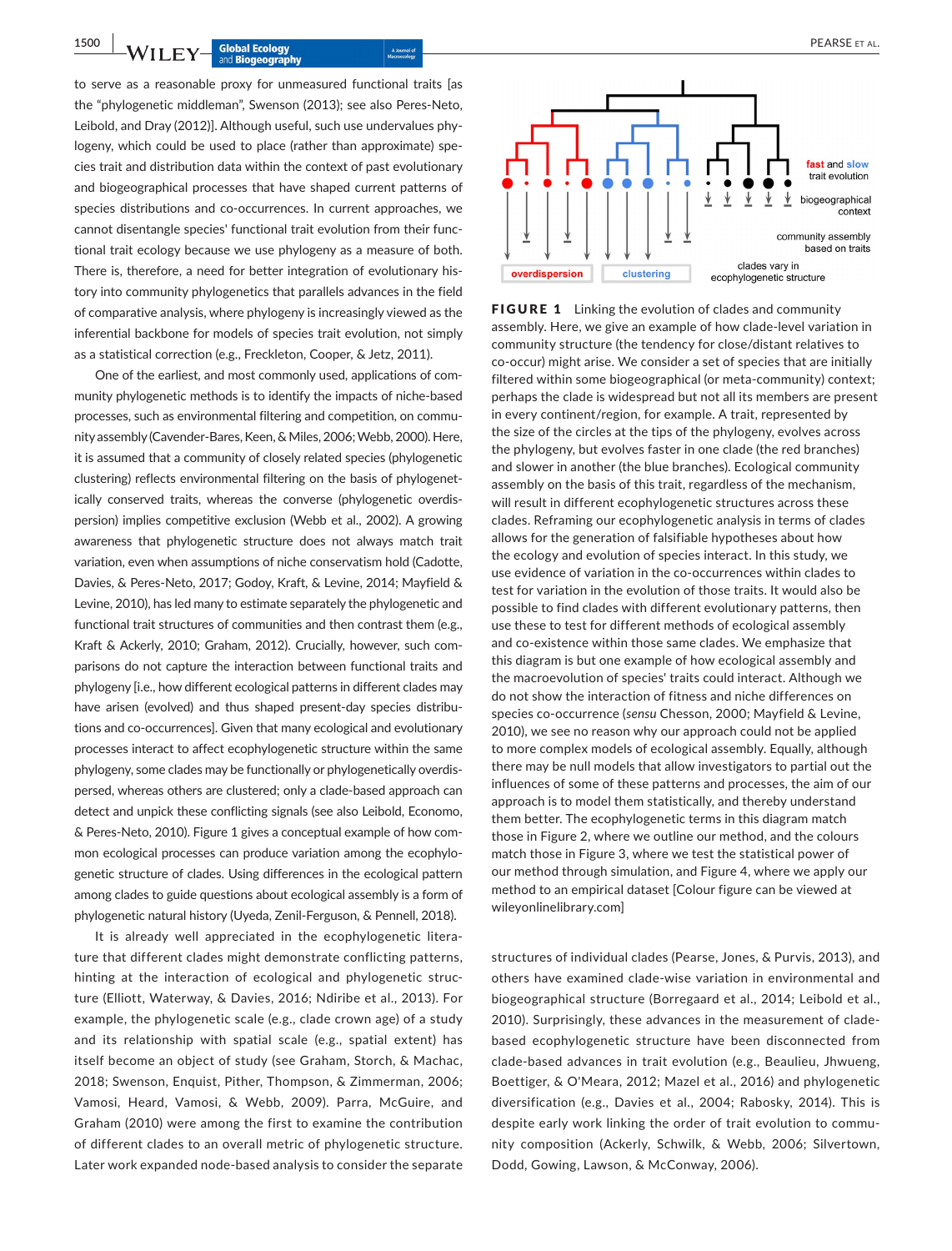

FIGURE 2 Overview of variance-based method for the detection of variation in the ecophylogenetic structure of clades. A horizontal dashed line splits the phylogeny into two clades: one has an overdispersed community phylogenetic structure (close relatives are unlikely to co-occur) and the other a clustered structure (close relatives are likely to co‐occur). It is these two types of ecophylogenetic structures that our method aims to detect and that we suggest, in the main text, could be termed β‐overdispersion and β‐clustering to emphasize their focus on ecophylogenetic structure across multiple sites simultaneously. A vertical grey dashed line separates species and grouped clade calculations. To the left of the vertical line, the occurrences of each species in two assemblages (A and B) are shown alongside the variance ( $\sigma^2$ ) of each species' occurrences across the assemblages; all species have the same variance  $(½)$ . To the right of the vertical line, community occurrences for the species have been summed; the variance of these occurrences is now much lower for the overdispersed clade and much higher for the clustered clade. For simplicity, we use binary presence–absence data in only two sites as an illustration, but this method can be applied to species abundances within any number of assemblages. Although there is an analytical expectation for clade‐level variances (see main text), we recommend using ecological null models to assess the significance of clade‐level patterns. Note that when more than two sites are considered, a single variance value for each species is calculated across the presences and absences (or abundances) of all sites [Colour figure can be viewed at [wileyonlinelibrary.com\]](www.wileyonlinelibrary.com)

We suggest that one of the key assertions of community phylogenetics is that the evolution of species traits is tied to their present‐ day ecological co‐occurrences (Cavender‐Bares et al., 2009; Webb et al., 2002). A strong test of this assertion would be to link variation in the tempo or mode of trait evolution among clades with independent evidence of variation of community composition within those same clades. This goes beyond independently testing for phylogenetic struc‐ ture of assemblages and traits (Swenson, 2013): it tests hypotheses that specific clades' traits should evolve differently to cause, or as a consequence of, changes in the community composition of those clades (see Figure 1). Our approach looks to validate the assertion that variation among the co-occurrences of clades is a product of the interaction of phylogeny with ecology using independent trait data. Here, we extend the β-diversity framework of Legendre and De Cáceres (2013) to quantify how the co-occurrence patterns of phylogenetic



**FIGURE 3** Simulations showing how method performance increases with effect size. In grey, the quantiles of observed variances are shown for when there was no difference between the model of trait evolution in the focal clade and the rest of the phylogeny. The mean of these values, along with the percentage of values lying beyond the 2.5 and 97.5% quantiles, are shown in black. In light blue, the probabilities for the β‐overdispersed (low variance;  $\sigma_{\text{clade}}^2 > \sigma_{\text{tree}}^2$ ) are shown, along with a quasi-binomial generalized linear model (GLM) prediction in darker blue. In orange, the probabilities for the β-clustered (high variance;  $\sigma_{\text{clade}}^2$  <  $\sigma_{\text{tree}}^2$ ) are shown, along with a quasi‐binomial GLM prediction in red. At an  $\alpha_{5\%}$ , a predicted quantile of 0.025 or 0.975 would provide statistical support for the focal clade being β-clustered or overdispersed, respectively. None of these curves accounts for the additional explanatory variables used in the models in Table 1, and thus these curves are conservative but can be interpreted in the context of the parameters within Table 1 to generate predictions for any combination of parameters. These figures show the raw data (i.e., each point is the result of a single simulation) used to parameterize the models shown in Table 1. In the main text, we define the terms β‐overdispersion and β‐clustering as referring to ecophylogenetic structures in clades across sites [Colour figure can be viewed at [wileyonlinelibrary.com\]](www.wileyonlinelibrary.com)

clades vary across sites. Using this method, it is possible to detect clades whose species do, and do not, tend to co‐occur (clustered and overdispersed clades; Webb et al., 2002), and thus detect and disentangle variation in ecological structure across the tree of life.

In this paper, our fundamental goal is to test whether variation in present-day ecophylogenetic structure can be used to predict past patterns of trait evolution. Our approach has two components: (a) the use of a new β‐diversity approach to detect clustered and overdispersed clades; and (b) the use of existing macroevolutionary approaches to test whether those same clades have different rates or modes of trait evolution in comparison with the rest of the phylogeny. Although we cannot test a causal link between present‐day ecological structure and past evolution experimentally, we argue that our approach provides a strong inferential test in the form of specific hypotheses about structures that are common across datasets. We apply our method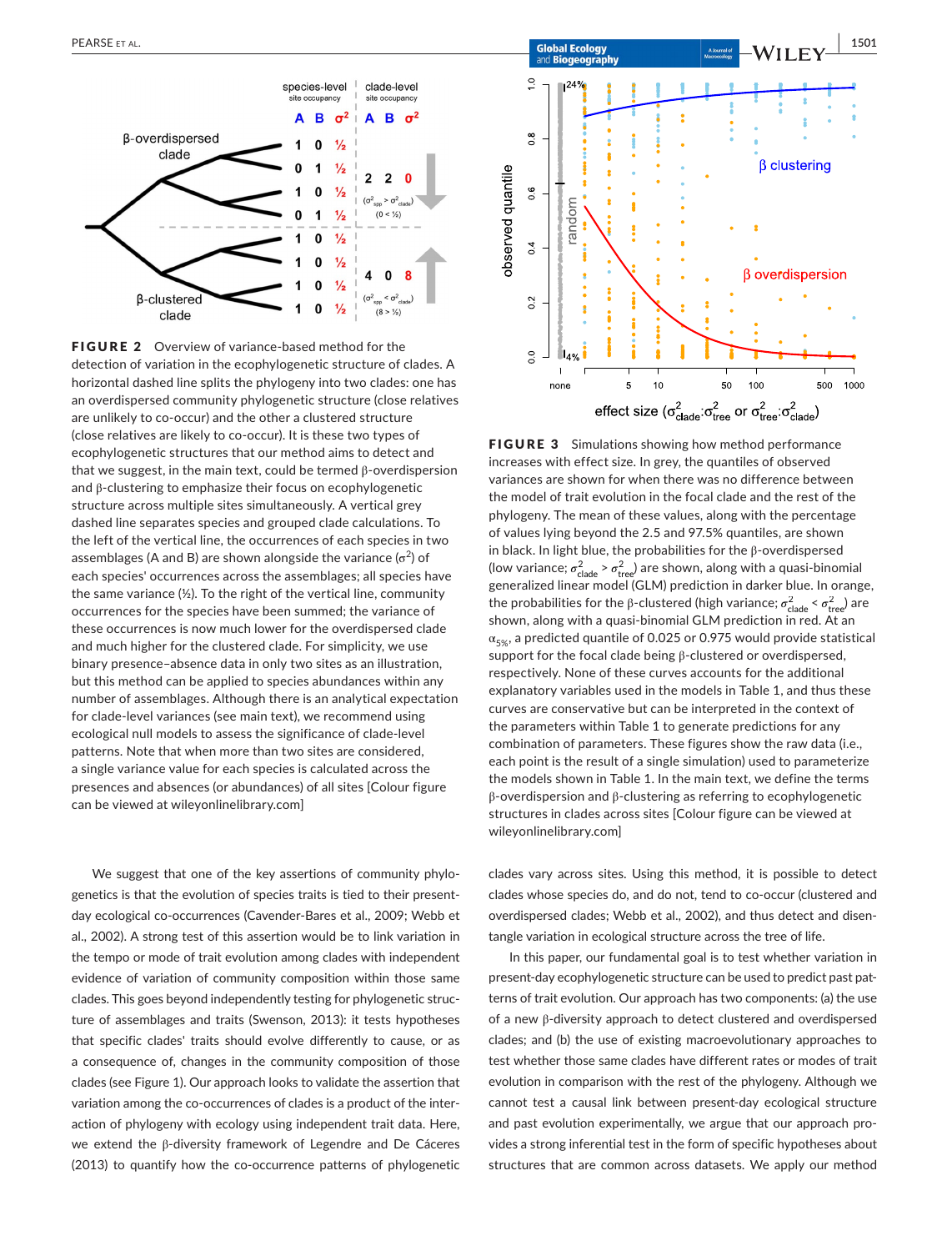

FIGURE 4 Empirical mammal results showing associations between the co-occurrences of clades and their rates of body mass evolution. To the left and right is shown the phylogeny of all 483 mammals in the study. Two large red circles on the nodes of each phylogeny indicate the two "squirrel" and "cavi" clades tested in the evolutionary analysis (see main text and Table 2). The left-hand phylogeny is coloured according to the ranking of variances of the clades; a quantile of zero (red) would indicate a clade whose variance was lower than all 9,999 null permutations and a quantile of one (blue) a clade whose variance was higher than all 9,999 null permutations. In the centre is a site‐by‐ species matrix of relative abundance in all 939 assemblages, with a colour scale at the bottom indicating relative abundance (more abundant species in red, absent species in white). Each of the 939 assemblages (sites) is a column in this matrix and each of the species a row that maps onto the phylogenies to the left and right. This represents the raw data used to calculate the variances of the clades. The right-hand phylogeny is shaded according to a reconstruction of body mass (in grams) across the phylogeny (using *phytools*; Revell, 2012). Although this reconstruction does not model variation in rate among clades explicitly, variation in size across its branches can be seen. In the main text, we define β‐overdispersion and β‐clustering as ecophylogenetic structures of overdispersion and clustering that are detectable only across many sites simultaneously [Colour figure can be viewed at [wileyonlinelibrary.com](www.wileyonlinelibrary.com)]

to global mammal data (Fritz, Bininda‐Emonds, & Purvis, 2009; Jones et al., 2009; Thibault, Supp, Giffin, White, & Ernest, 2011), where we find evidence for slower rates of body mass evolution in present‐day overdispersed clades. By linking variation in the ecological co‐occur‐ rences of clades to variation in the trait evolution of clades, we show the power of phylogeny as data to help us understand the evolution of ecological community assembly.

## **2** | **METHODS**

All software referred to below in italics are packages for the R environment (R Core Team, 2017), and new code written for this project is released in *pez* (in the function family *clade.var*; Pearse et al., 2015; also in Supporting Information S2). The Supporting Information contains code (that, using *suppdata*, also fetches all data; Pearse &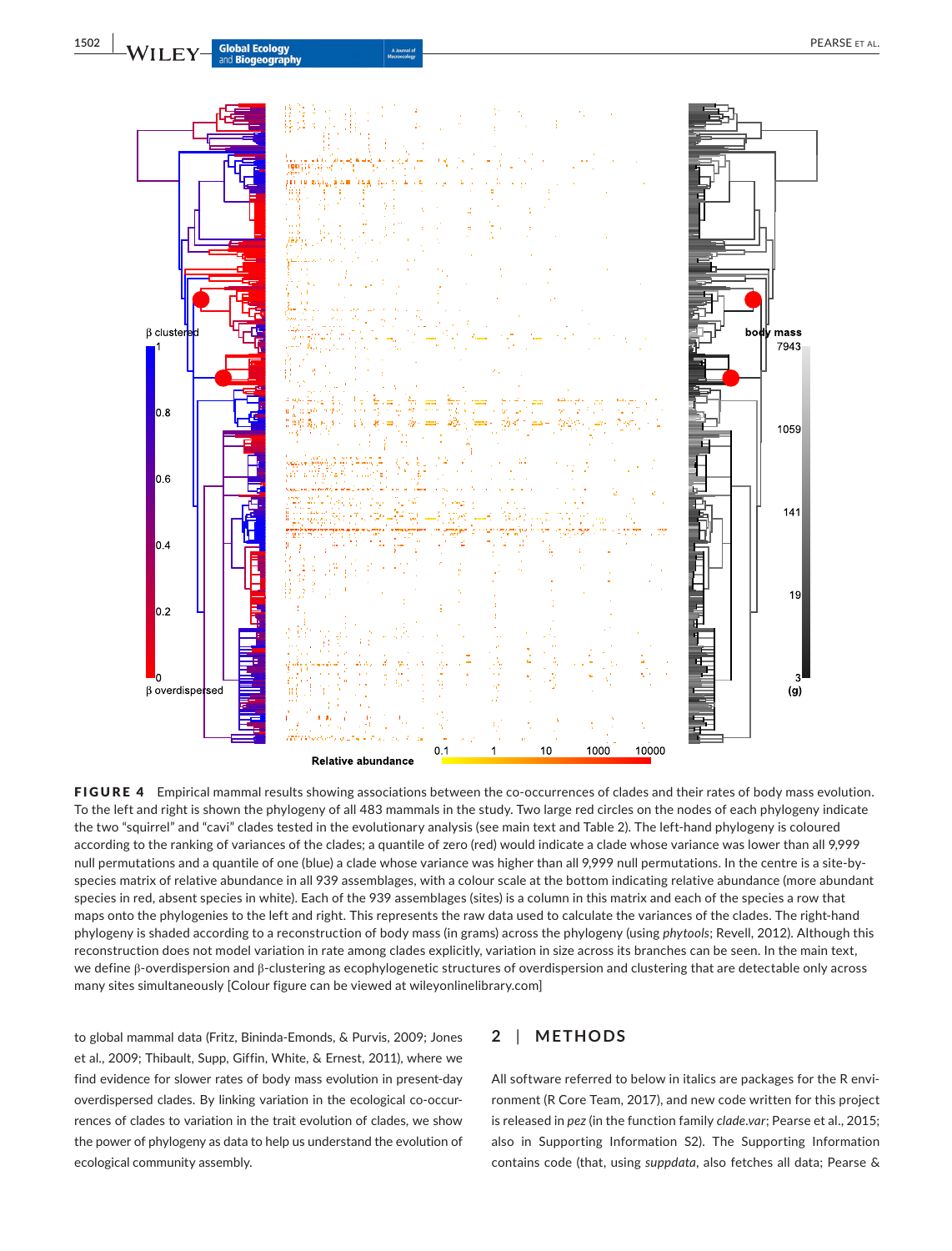Chamberlain, 2018) that reproduces our simulations (Supporting Information S3) and empirical example (Supporting Information S4) in their entirety.

## **2.1** | **Overview and motivation**

It is often relevant to determine whether species within an assemblage are more related (phylogenetically clustered) or less related (phylogenetically overdispersed) compared with some expectation of assembly from a larger set of species, from which patterns we hope to infer some ecological mechanism. However, as outlined in the Introduction, there is a growing understanding that such patterns are not necessarily uniform among the clades within a phylogeny (Borregaard et al., 2014; Graham et al., 2018; Leibold et al., 2010; Parra et al., 2010; Pearse et al., 2013). Indeed, phylogenetic cluster‐ ing is an inherent property of clades; a phylogenetically clustered assemblage must have, by definition, one or more overrepresented clades. Below, we describe how these clade‐wise patterns of clus‐ tering and overdispersion can be mapped onto a phylogeny, using an extension of existing approaches to partition β‐diversity (where β‐diversity is the variation in community composition among sites in a region of interest; Legendre & De Cáceres, 2013). By testing for differences in the evolution of such clades, we are able to evaluate the linkages between ecological and evolutionary processes, moving phylogeny from a proxy for traits to data to be explored in the context of traits.

Figure 2 shows two assemblages ("A" and "B") in an eight‐spe‐ cies phylogeny; one of the clades is clustered, the other overdis‐ persed. The general principle is clearer with species' presence ("1") and absence ("0") data, but the calculations are the same for species abundances. Although the variance (σ $^2$ ) of each species' occupancy of the two sites is the same (½), by summing the species' occupancies within each clade, the variance increases in the clustered clade but decreases in the overdispersed clade. When compared with simula‐ tions that provide null expectations of the expected variance in dif‐ ferent clades, it is therefore possible to locate significant clustered and overdispersed clades across different ecological assemblages. We note that the standard advice when calculating β‐diversity of abundance data is to work with a transformed data matrix (typically a Hellinger transformation; Legendre & Gallagher, 2001). We do not do so here for clarity, and note that our simulations indicate that our method is robust to such untransformed data.

Once clades with different patterns of ecophylogenetic disper‐ sion have been identified, we can test whether the evolution of inde‐ pendent trait data differs within those clades (following Beaulieu et al., 2012). It is, of course, equally possible to test for variation in the evolution of clades first, and then to test the community composi‐ tion of those clades using our β‐diversity approach, because the two procedures are performed independently. In such cases, clades with outliers in a phylogenetic generalized least squares regression (see Freckleton et al., 2011) or the output from methods such as SURFACE (Ingram & Mahler, 2013), *bayou* (Uyeda & Harmon, 2014), or BAMM (if shifts in speciation/extinction were of interest; Rabosky, 2014)

could be used to select candidate clades. These clade‐level tests directly map variation in ecological and evolutionary structure onto each other. Within this framework, phylogeny is not a mere proxy for missing species trait data (Mace, Gittleman, & Purvis, 2003; Srivastava, Cadotte, MacDonald, Marushia, & Mirotchnick, 2012; Swenson, 2013); the interaction between phylogenetic, community composition and trait data provides new insight into how evolution‐ ary history is linked with ongoing ecological processes.

We suggest that the main source of novelty in our approach is the comparison of trait evolution among clades with different co-occurrence patterns. Additionally, our method of detecting ecological variation among clades is new, although alternative methods could be developed (e.g., extensions of phylogenetic fields approaches; Villalobos, Rangel, & Diniz‐Filho, 2013). Although there exist various approaches capeable of measuring the patterns of ecophylogenetic dispersion of clades, our method is distinct from them. Firstly, and most importantly, it is a method for detecting variation in clade‐level compositions (cf. Ives & Helmus, 2011). Secondly, it compares mul‐ tiple sites (cf. Pearse et al., 2013) simultaneously because it mea‐ sures β‐diversity (Figure 2 shows its application to two sites, but the summations are the same for more than two sites, and this is not a pairwise method). Thirdly, it does not seek to find clades that contribute to an overall pattern (c.g. Parra et al., 2010) but instead to identify contrasting patterns among clades. Finally, it models all species simultaneously and thus does not compare the individual drivers of presence/abundance of species, making it capable of detecting clade‐wide overdispersion (cf. Borregaard et al., 2014; Leibold et al., 2010).

Given that our clade‐wise test of phylogenetic dispersion is new, so too are our definitions of overdispersion and clustering (cf. Cavender‐Bares et al., 2009; Webb, 2000; Webb et al., 2002). Here, we define a clustered clade not on the sole basis of presences within a single site, but instead on the pattern of presences and absences across multiple sites. For example, the clustered clade in Figure 2 would not traditionally have been considered clustered in site B. To emphasize this distinction, we refer to our patterns of phylogenetic structure as β‐clustering and β‐overdispersion.

## **2.2** | **Extensions of β‐diversity and significance tests**

The method of Legendre and De Cáceres (2013) estimates β‐diver‐ sity as the variance in the site‐by‐species data matrix after some appropriate transformation of the data. In this context, our β‐diver‐ sity partitioning extends the measurement of the individual contri‐ butions of species to total variance (*sensu* Legendre & De Cáceres, 2013) to consider the contributions of clades. This allows ecologists interested in comparing the contributions of species (SCBD indices of Legendre & De Cáceres, 2013) and sites (LCBD indices of Legendre & De Cáceres, 2013) to β‐diversity patterns also to compare the contributions of clades. Although we focus solely on phylogenetic clades in this manuscript, we see no reason why this approach could not be applied to other (hierarchical) groups of species, such as those produced using functional traits (Petchey & Gaston, 2006)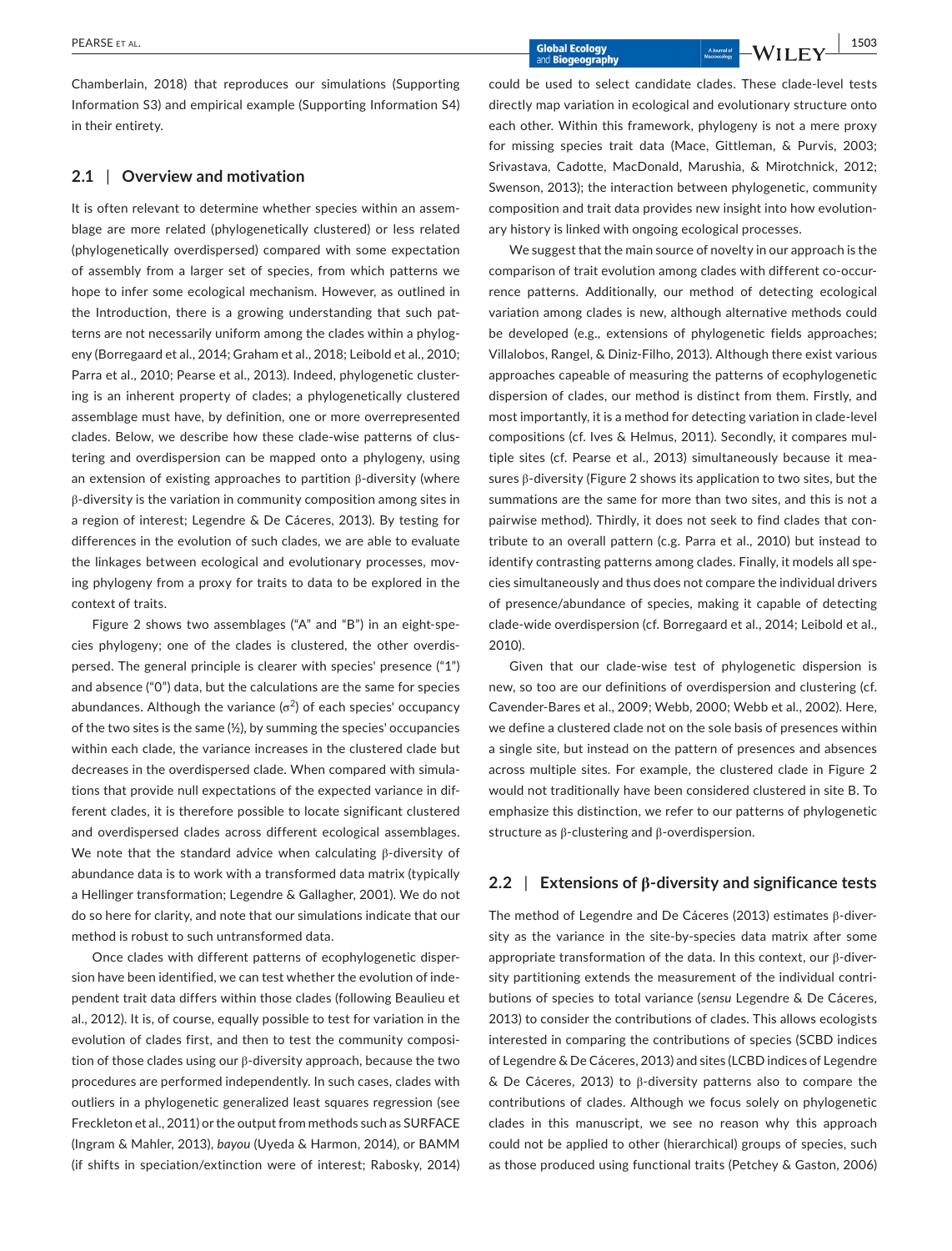**1504 • NVILEY Global Ecology PEARSE ET AL.** 

and interactions between species (Poisot, Guéveneux‐Julien, Fortin, Gravel, & Legendre, 2017).

We suggest two ways to assess the significance of the departure of a clade from the expected variance (the clade-level variances,  $\sigma^2$ , in Figure 2). The first is an "exact" method based on the expectation of variances and is described in Supporting Information S1. The sec‐ ond method is based on the comparison of observed clade variances with null distributions of variances estimated via permutation (e.g., reshuffling identities of species across the phylogeny, reviewed by Gotelli, 2000; Miller, Farine, & Trisos, 2017). Ranking the observed variance of a clade among its null variances would reveal whether a clade has unusually high or low variance. The null model approach protects against cases where a clade whose members are entirely absent or omnipresent within a set of communities is highlighted as a clade with low variance (i.e., displaying no pattern or a trivial pattern).

# **2.3** | **Simulations testing clade‐level variation in β‐ diversity**

We used simulations to verify the ability of our method to detect variation in assemblage composition among clades. Below, we describe each parameter of the simulation, listing each parameter in italics and its values across the simulations (in parentheses). We simulated phylogenies of  $n_{spp}$  species (either 50 or 100) following a pure‐birth Yule process (using *geiger*; Pennell et al., 2014). We then selected a focal clade containing either 5–10% or 10–20% of the species in the phylogeny and simulated a trait under Brownian motion (root set to zero, also using *geiger*; Pennell et al., 2014) across the entire phylogeny with a σ<sup>2</sup> (0.5, 1, 1.5, 2, 2.5;  $\sigma_{\rm tree}^2$ ), excluding the focal clade, for which traits were simulated with  $\sigma^2$  a multiple of 10 greater or lesser than across the entire tree (×10<sup>-3</sup>, 10<sup>-2.75</sup>, 10<sup>-2.5</sup>, ...,  $10^3$ ;  $\sigma_{\text{clade}}^2$ ). We then simulated community assembly across  $n_{\text{site}}$  sites (either 50 or 100) based on the simulated trait values; in each site, we randomly selected a species and then drew community members based on their trait distance from the first randomly selected spe‐ cies. Species with absolute differences in simulated traits of at least one from the focal species were assigned a probability of member‐ ship of zero, and a species with a difference of |0.5| would have a probability of 0.5. We acknowledge that this mapping between trait difference and probability of co-occurrence is arbitrary, but its simplicity makes it straightforward to consider the impact of a variety of parameter combinations and thus makes our results easier to gen‐ eralize. In related simulations, however, we saw little evidence that varying this relationship qualitatively affected the performance of our method.

These simulations represent a form of ecological assembly that is deliberately agnostic with regard to any particular ecological mech‐ anism (e.g., facilitation, competition, or environmental filtering), but, as illustration, they can be matched to the scenario of environmental filtering shown in Figure 1. With regard to patterns of co-occurrence, a clade can evolve faster than the rest of the phylogeny (such that  $\sigma_{\text{clade}}^2 > \sigma_{\text{tree}}^2$  in our simulations), in which case we would expect close relatives to co‐occur rarely within a clade (a β‐overdispersed clade; see Figure 2). A clade can also evolve more slowly than the rest of the phylogeny ( $\sigma_{\text{clade}}^2 < \sigma_{\text{tree}}^2$ ), in which case we would expect close relatives to co‐occur frequently (a β‐clustered clade; see Figure 2). Even in simulations where  $\sigma_{\text{clade}}^2 = \sigma_{\text{tree}}^2$ , we still evolved a separate trait for the focal clade, making this an extremely conservative test of our method because assembly was always based on a different trait in the focal clade.

We repeated simulations across all combinations of our parameter values, and an additional 20 times for each combination with identical  $\sigma^2_{\text{tree}}$  and  $\sigma^2_{\text{clade'}}$  resulting in a total of 2,160 simulations. For each simulation, we ranked the observed variance of the focal clade within 9,999 permutations (the observed value was included as part of the null distribution, totalling 10,000 values for each null distri‐ bution), swapping the identities of species on the phylogeny and keeping everything else constant. These rankings provide probabili‐ ties under the null hypothesis; values > 0.975 suggest β-clustering (at  $\alpha_{5\%}$ ) and values <0.025 suggest β-overdispersion. The comparisons with the null distributions provide a test of whether our method can reliably detect β‐overdispersion (ranked in the bottom 2.5% when  $\sigma_{\text{clade}}^2 > \sigma_{\text{tree}}^2$ ), β-clustering (ranked in the top 2.5% when  $\sigma_{\text{clade}}^2 < \sigma_{\text{tree}}^2$ ), and whether it is vulnerable to false positives (ranked in the top or bottom 5% when  $\sigma_{\text{clade}}^2 = \sigma_{\text{tree}}^2$ ; a type I error). Note that clades are nested hierarchically, hence they are not necessarily independent. Although we make reference to this in the Discussion, we do not conduct simulations to investigate this further, because it is a feature that has been discussed at length in the literature (e.g., Alfaro et al., 2009). We draw the reader's attention to the fact that we conducted these simulations over a range of parameter values, with the explicit aim of finding the conditions in which our method performs well and where it underperforms (i.e., across the range of parameters in our simulations).

## **2.4** | **Empirical example: Rodent communities**

There are two steps to our empirical analysis. In our first step, we examine the β‐diversity of all lineages and use these calculations to detect the clades that most strongly depart from the overall β‐diver‐ sity patterns. In our second step, we fit a model of trait evolution across the complete phylogeny to assess whether the evolution of those same clades differs from that of the rest of the phylogeny. Our aim is to evaluate whether clades with different  $β$ -diversity in the present show evidence of different trait evolution in the past. Above, we argued that this forms a strong test of the imprint of past evolution on present-day ecology, because it sets up explicit hypotheses across different datasets.

To provide an empirical example of our approach, we present an analysis of a rodent dataset. We took data from a mammal community dataset (Thibault et al., 2011), phylogeny [Bininda‐Emonds et al. (2007); updated by Fritz et al. (2009)] and body mass from a large database for mammal traits (Jones et al., 2009). This community dataset covers a number of continents and community types, and body mass is known to be a good proxy for ecological interactions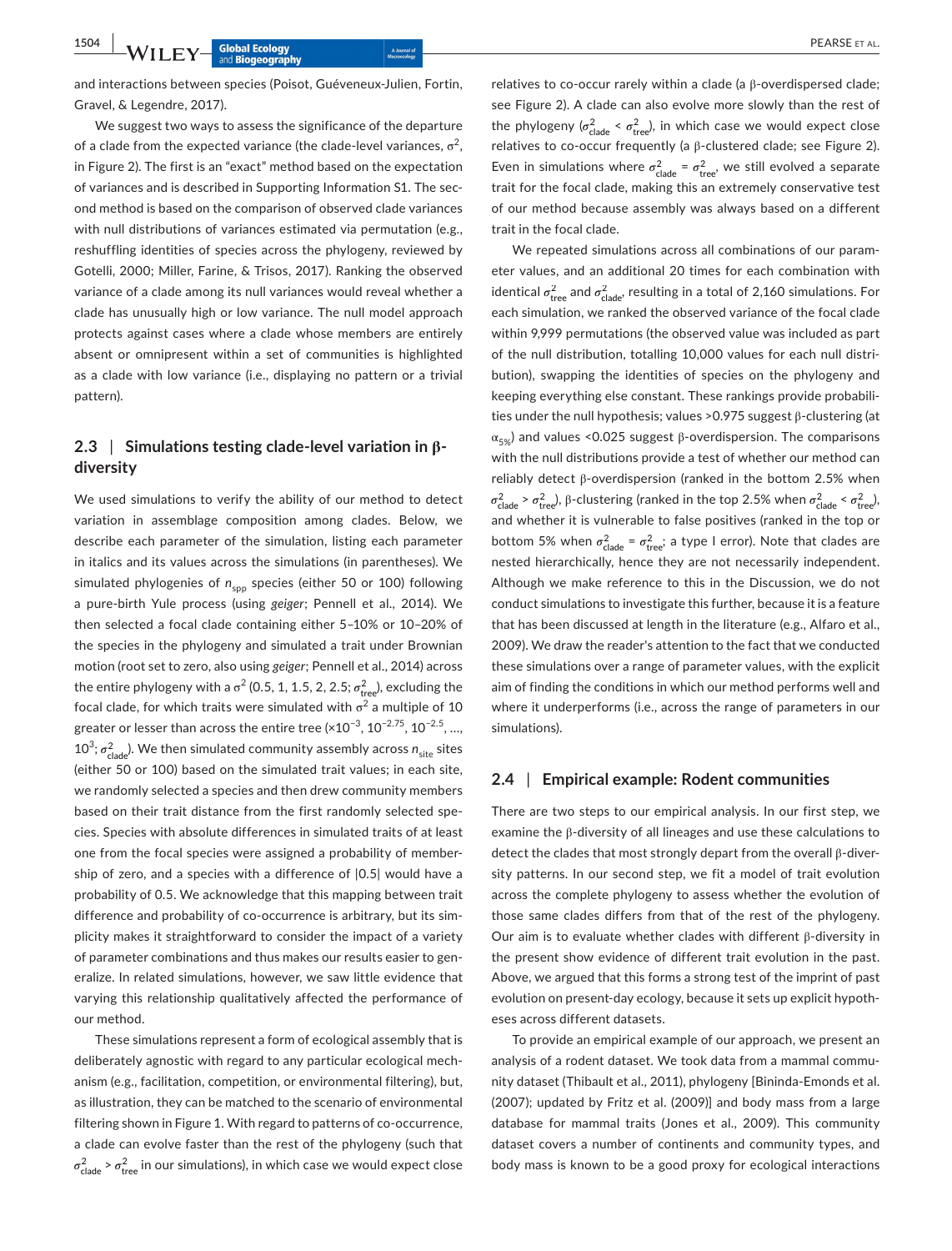in rodents (see Thibault et al., 2011). Excluding species not covered in all three datasets (community, phylogeny, and traits) left us with abundance information for 483 species across 939 sites (assemblages) worldwide. Following the method described above, we iden‐ tified the β-diversity of clades and assessed statistical significance by comparison with 9,999 species‐identity randomizations (Kembel et al., 2010).

We fitted Brownian motion and Ornstein–Uhlenbeck (OU) models using *OUwie* (Beaulieu et al., 2012) to the (log<sub>10</sub>-transformed) body mass data. We contrasted models with shared and varying parameters for our clades identified as having signifi‐ cantly different ecological β‐diversity (see above); support for Brownian and OU models with different parameters for these clades would suggest a link between ecological trait‐based assembly and trait evolution. *OUwie* requires the user to spec‐ ify which clades are to be tested for differing rates of trait evolution, and our β‐diversity analyses (see above) provided this information. Where hierarchically nested clades were identified, we selected the oldest clade because this is more conservative (the "cascade" problem; see Discussion), and parameter esti‐ mation is more accurate in larger clades (Beaulieu et al., 2012). In Supporting Information S1, we present results of a series of permutation tests that we performed to ensure that our evolutionary model fitting was not biased towards finding support for particular evolutionary hypotheses.

## **3** | **RESULTS**

Results from our simulations are presented in Table 1 and Figure 3 and show that our method detects variation in phylogenetic structure among clades powerfully and reliably. Our method has strong statistical power to detect β‐clustering (higher variance within a clade; the red line in Figure 3) and somewhat lower power to detect β‐overdispersion (lower variance within a clade; the blue line in Figure 3). As shown in Table 1, however, greater sampling modifies this; sampling 100 species across 100 sites additively increases the ranking of the observed variance by 10% (i.e., from the 0.85 quan‐ tile to the 0.95) in comparison with 50 species across 50 sites. Our method shows a tendency to suggest spurious support for β‐clus‐ tering (i.e., overall inflated type I error rates in simulations of 24% at two-tailed  $\alpha_{5\%}$ ; see Figure 3), but again this varies depending on the context. As shown in Table 1, focal clades that make up large proportions of the total data are more likely to be identified errone‐ ously as β‐clustered: if the focal clade contains 10 of the 100 spe‐ cies in a system ( $n_{\text{sites}} = 50$ ,  $\sigma^2 = 1$ ) the predicted quantile is 0.77, but if the clade contains 20 species (i.e., 20% of the species) that prediction increases to 0.95. Neither of these expected quantiles is statistically significant at  $\alpha_{5\%}$  (i.e., they are both <0.975); therefore, this is not indicative of the method having problems with type I error rates. As we highlighted above, we explored a wide parameter space in our simulations to highlight where our method performs well and where it performs poorly. Thus, the raw results plotted in Figure 3

|                 | <b>TABLE 1</b> Simulations showing how method performance varies    |
|-----------------|---------------------------------------------------------------------|
|                 | as a function of phylogeny and clade size, rate of trait evolution, |
| and effect size |                                                                     |

|                                                                                    | <b>Estimate</b> | <b>SE</b>        | z       | $p$ -value |  |  |  |
|------------------------------------------------------------------------------------|-----------------|------------------|---------|------------|--|--|--|
| (a) $\beta$ -Clustering (higher variance)                                          |                 |                  |         |            |  |  |  |
| Intercept ( $n_{\rm spp}$ = $n_{\rm sites}$ = 50)                                  | $-0.5964$       | 0.4288           | $-1.39$ | 0.1649     |  |  |  |
| $\log_{10}\left(\frac{\sigma_{\mathrm{tree}}^2}{\sigma_{\mathrm{clade}}^2}\right)$ | 0.8362          | 0.1543           | 5.42    | < 0.0001   |  |  |  |
| $n_{\text{clade}}$                                                                 | 0.4772          | 0.0829           | 5.76    | < 0.0001   |  |  |  |
| $\sigma_{\text{tree}}^2$                                                           | 0.1238          | 0.2099           | 0.59    | 0.5555     |  |  |  |
| Contrast: $n_{\text{spp}}$ = 100                                                   | $-0.3004$       | 0.3862           | $-0.78$ | 0.4370     |  |  |  |
| Contrast: $n_{\text{sites}} = 100$                                                 | 0.3508          | 0.2383           | 1.47    | 0.1416     |  |  |  |
| (b) $\beta$ -Overdispersion (lower variance)                                       |                 |                  |         |            |  |  |  |
| Intercept ( $n_{\text{spp}} = n_{\text{sites}} = 50$ )                             | 1.0324          | 0.2851           | 3.62    | 0.0003     |  |  |  |
| $\log_{10}\left(\frac{\sigma_{\text{clade}}^2}{\sigma_{\text{tree}}^2}\right)$     | $-2.2238$       | $0.1565 - 14.21$ |         | < 0.0001   |  |  |  |
| $n_{\text{clade}}$                                                                 | $-0.0149$       | $0.0257 - 0.58$  |         | 0.5627     |  |  |  |
| $\sigma_{\text{tree}}^2$                                                           | $-0.1043$       | 0.1488           | $-0.70$ | 0.4836     |  |  |  |
| Contrast: $n_{\text{spp}}$ = 100                                                   | $-0.0686$       | 0.2123           | $-0.32$ | 0.7467     |  |  |  |
| Contrast: $n_{\text{sites}} = 100$                                                 | 0.0082          | 0.1665           | 0.05    | 0.9609     |  |  |  |
| (c) Null (no difference in variance)                                               |                 |                  |         |            |  |  |  |
| Intercept ( $n_{\rm spp}$ = $n_{\rm sites}$ = 50)                                  | 0.7030          | 0.0292           | 24.10   | < 0.0001   |  |  |  |
| $n_{\text{clade}}$                                                                 | 0.0153          | 0.0029           | 5.19    | < 0.0001   |  |  |  |
| $\sigma_{\text{tree}}^2$                                                           | $-0.0439$       | $0.0168 - 2.61$  |         | 0.0092     |  |  |  |
| Contrast: $n_{\text{spp}}$ = 100                                                   | $-0.0021$       | 0.0237           | $-0.09$ | 0.9298     |  |  |  |
| Contrast: $n_{\text{sites}} = 100$                                                 | $-0.0173$       | 0.0189           | $-0.92$ | 0.3599     |  |  |  |

*Note:* Each sub-table shows the results of modelling the observed quantiles of focal clades' variances in simulations of β‐clustering (higher variance; a), overdispersion (lower variance; b) and random assembly (null, no difference; c) across the simulations. At an  $\alpha_{5\%}$ , a predicted quantile of 0.025 or 0.975 would provide statistical support for the focal clade being β‐clustered or overdispersed, respectively. Generalized linear models with a quasi‐bino‐ mial error structure were used to account for non‐normality of errors in the β‐clustering (a) and overdispersion (b) models; therefore, coefficients are reported on the logit scale. In (a), a greater statistical power to detect β‐ clustering is most strongly associated with the number of species in the focal clade and the difference in evolutionary rate between the focal clade and the rest of the phylogeny (deviance: null<sub>529</sub> = 105.98 and residual<sub>524</sub> = 67.07; estimated dispersion = 0.30). In (b), a greater statistical power to detect over‐ dispersion is most strongly associated with the difference in evolutionary rate between the focal clade and the rest of the phylogeny and the number of sites sampled (deviance: null<sub>531</sub> = 262.32 and residual<sub>526</sub> = 138.95; estimated dispersion = 0.34). In (c), there is a slight tendency for larger focal clades to appear more β‐clustered and for faster‐evolving traits to drive β‐overdispersion, even when focal clades evolve under the same model as the rest of the phylogeny ( $F_{4,919}$  = 11.99;  $r^2$  = 4.96%;  $p < 0.0001$ ). We recommend that more attention should be paid to coefficient sizes than to statistical significance in these models, because statistical significance can be driven by sample size, and these are the results of simulations. All simulation parameters are described in the main text in detail, but briefly they are:  $n_{\text{spp,}}$ number of species in phylogeny;  $n_{\rm clade,}$  number of species in focal clade;  $n_{\rm sites,}$  number of sites;  $\sigma\!2_{\rm tree,}$  overall rate of trait evolution;  $\sigma\!2_{\rm clade,}$  rate of trait evolution in focal clade; β‐overdispersion and β‐clustering, phylogenetic overdispersion and clustering in clades across sites.

do not necessarily reflect our average expectations for performance of our method.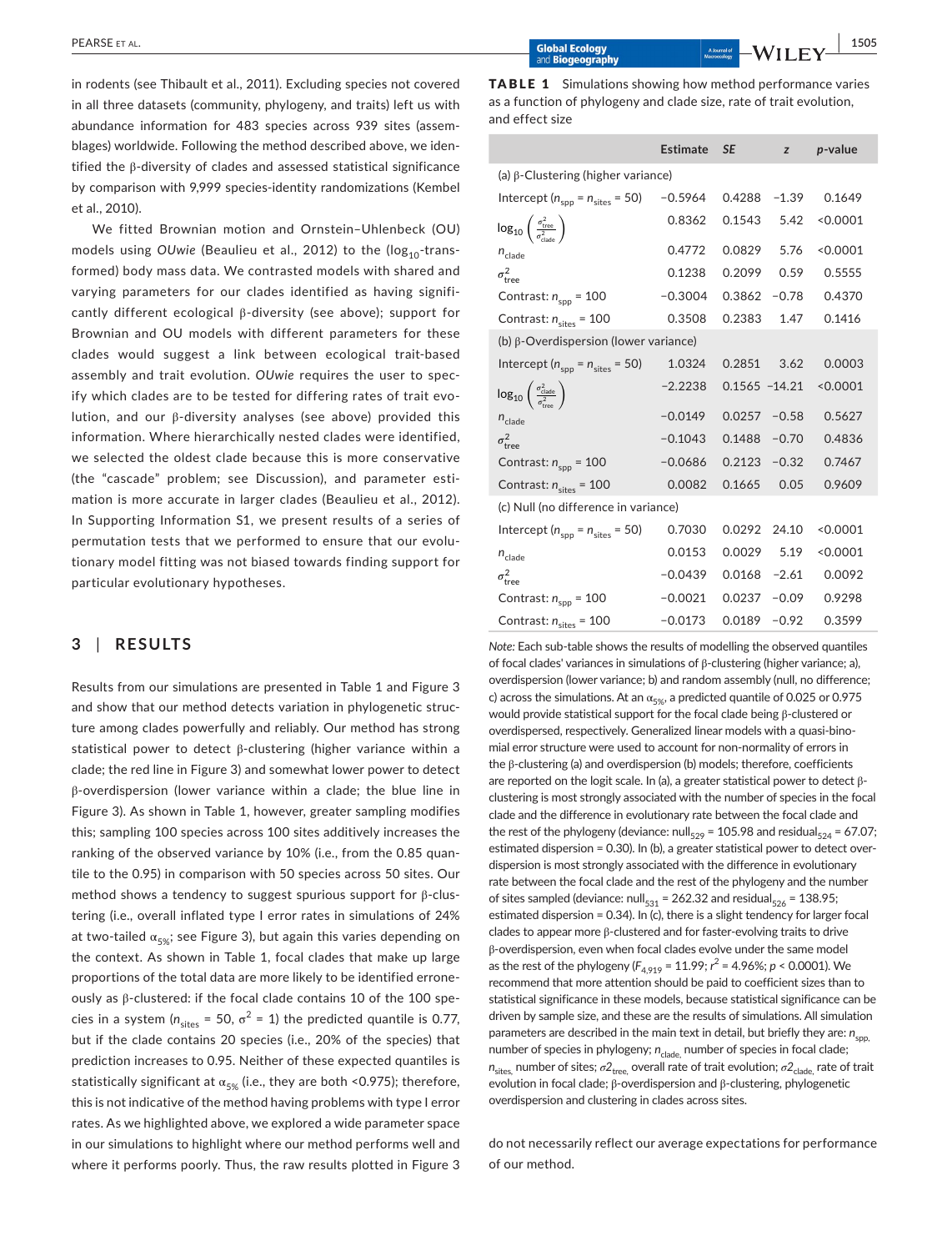| TABLE 2 Results of log(body mass) evolutionary modelling |  |
|----------------------------------------------------------|--|
|----------------------------------------------------------|--|

| $\theta_0$      | $\theta_c$          | $\theta_{\rm s}$         | $\sigma_0$ | $\sigma_c$ | $\sigma_{s}$ | $\alpha_0$               | $\alpha_c$               | $\alpha_{\rm s}$         | $\delta$ AIC |
|-----------------|---------------------|--------------------------|------------|------------|--------------|--------------------------|--------------------------|--------------------------|--------------|
| $\qquad \qquad$ | $\qquad \qquad -$   | -                        | 53         | 32         | 1.12         | $\overline{\phantom{0}}$ | $\overline{\phantom{a}}$ | $\overline{\phantom{a}}$ | 0.00         |
| $2.14 \pm 0.42$ | $5.38 \pm 1.53$     | $2.00 \pm 1.39$          | 52         | 30         | 1.12         | 0.00                     |                          |                          | 1.13         |
| $2.14 \pm 0.42$ | $5.38 \pm 720.76$   | $2.05 \pm 0.52$          | 51         |            |              | 0.00                     | 0.00                     | 49                       | 1.54         |
| $2.15 \pm 0.42$ | $352.83 \pm 159.69$ | $-15.44 \pm 130.72$      | 52         | 30         | 1.1          | 0.00                     | 0.00                     | 0.00                     | 5.00         |
|                 | ۰                   | $\overline{\phantom{m}}$ | 58         |            |              | -                        | $\overline{\phantom{a}}$ | $\overline{\phantom{0}}$ | 14.90        |
| $2.17 \pm 0.44$ |                     |                          | 58         |            |              | 58                       |                          |                          | 16.90        |
| $2.14 \pm 0.44$ | $5.32 \pm 1.70$     | $1.96 \pm 1.25$          | 57         |            |              | 57                       |                          |                          | 17.00        |

*Note:* Above are the θ (optimum), σ (rate) and α (rate of return to optimum) estimates, along with Akaike information criterion (AIC) and δAIC (difference in AIC between a given model and the model with the lowest AIC) values, for all trait evolution models. Each row represents a different model; a dash is used to indicate when a parameter is not fitted in a model, and where only a single estimate for a parameter is given (e.g.,  $\theta_0$ ), only a single parameter was fitted across the whole phylogeny. Thus, rows one and four represent Brownian motion (models with no optima), and all other rows are variants of Ornstein–Uhlenbeck models. In subscripts of parameters, "c" refers to the "cavi" clade, "s" to the "squirrel" clade and "0" to the remainder of the phylogeny. See main text and Figure 4 for a description of the species making up each clade. The α and σ estimates have been multiplied by 10<sup>−4</sup> for brevity of presentation. The four most likely models according to δAIC all contain clade-level variation, strongly supporting different patterns of evolution in the clades highlighted by the variation in β‐diversity among clades (see main text).

In our analyses of the rodent dataset, we focused on two clades (marked on Figure 4): (a) the *Sciuridae* (squirrels) and their sister fam‐ ily the *Gliridae* (dormice); and (b) the *Echimyidae* (a Neotropical rodent family) and some close relatives within what is sometimes called the *Caviomorpha* (e.g., South American rodents, such as the guinea pig). We refer to these two groups as the "squirrels" and "cavies", respectively. Both these clades were identified as having low variance (phylogenetic β‐overdispersion). Note that our method also detected clades indicative of β-clustering (high variance). Given that the low-variance clades are nested within these high‐variance clades, we suggest that they might reflect important eco-evolutionary shifts. The detection of both phylogenetic β‐clustering and β‐overdispersion demonstrates the ability of our method to reveal both types of structure in empirical datasets.

We found that the squirrel and cavi clades were also characterized by different rates of trait evolution (Table 2). The top four models, with δAIC < 5 (i.e., with fewer than 5 AIC units difference between themselves and the model with the lowest AIC), all supported different rates of body mass evolution for these two clades in comparison to the rest of the phylogeny. The alternative hypothesis, that trait evolution is constant across the squirrels, cavies, and the rest of the mammal phylogeny, was the fifth‐ranked model, with a δAIC of 14.9, and thus has little support (Burnham & Anderson, 2002). The lowest‐AIC model favoured a simple three‐rate Brownian motion model, in which the rate of body mass evolution in squirrel and cavi clades is significantly slower, most notably in the squirrel clade. In Supporting Information S1, we present additional simulations that test whether our findings are a result of a bias in our phylogenetic or trait data. These simula‐ tions reveal that, if anything, our data are biased against the pattern that we observe, and thus give greater strength to our findings.

## **4** | **DISCUSSION**

We have presented a new method for identifying clades (groups) of species whose co-occurrences differ from other species across a set of communities. Simulating phylogenies and trait‐based community assembly processes of species, we demonstrated that the method reliably detects shifts in the variance of species' occupancies, identi‐ fying different phylogenetic structures. Most importantly, however, we have also shown, using empirical data, that the tempo of trait evolution shifts within clades associated with differing present‐day assemblage compositions. To the best of our knowledge, this is the first test of the hypothesis that the evolution of traits within a clade is associated with clade co-occurrence patterns. By linking variation among co‐occurrence patterns of clades with independent evidence for variation in the rates of trait evolution of those clades, we have found evidence for an interaction between evolutionary and ecological information. We argue that our approach, combining evidence of both ecological and evolutionary patterns, has more power to answer questions about the underlying eco-evolutionary drivers of community assembly than methods focusing solely on phylogenetic or trait data.

# **4.1** | **Variation in β‐diversity in community phylogenetics**

The use of phylogeny as a proxy for ecological process has been criticised. It has been argued that there is little need for phylogeny if we already have functional traits (Swenson, 2013), and phyloge‐ netic pattern rarely maps directly onto ecological process (a cri‐ tique that applies equally to functional traits; Mayfield & Levine, 2010). However, we have suggested one central premise of com‐ munity phylogenetics is that there is an association between the evolution of species' traits and the phylogenetic structure of the communities in which they are found; for example, that competi‐ tion among species might drive character displacement, such that co-occurring species differ in their functional traits. Many community phylogenetic studies, like ours, examine the tempo and mode of trait evolution within their system (e.g., Kraft, Cornwell, Webb, & Ackerly, 2007; Swenson et al., 2006), but few have asked how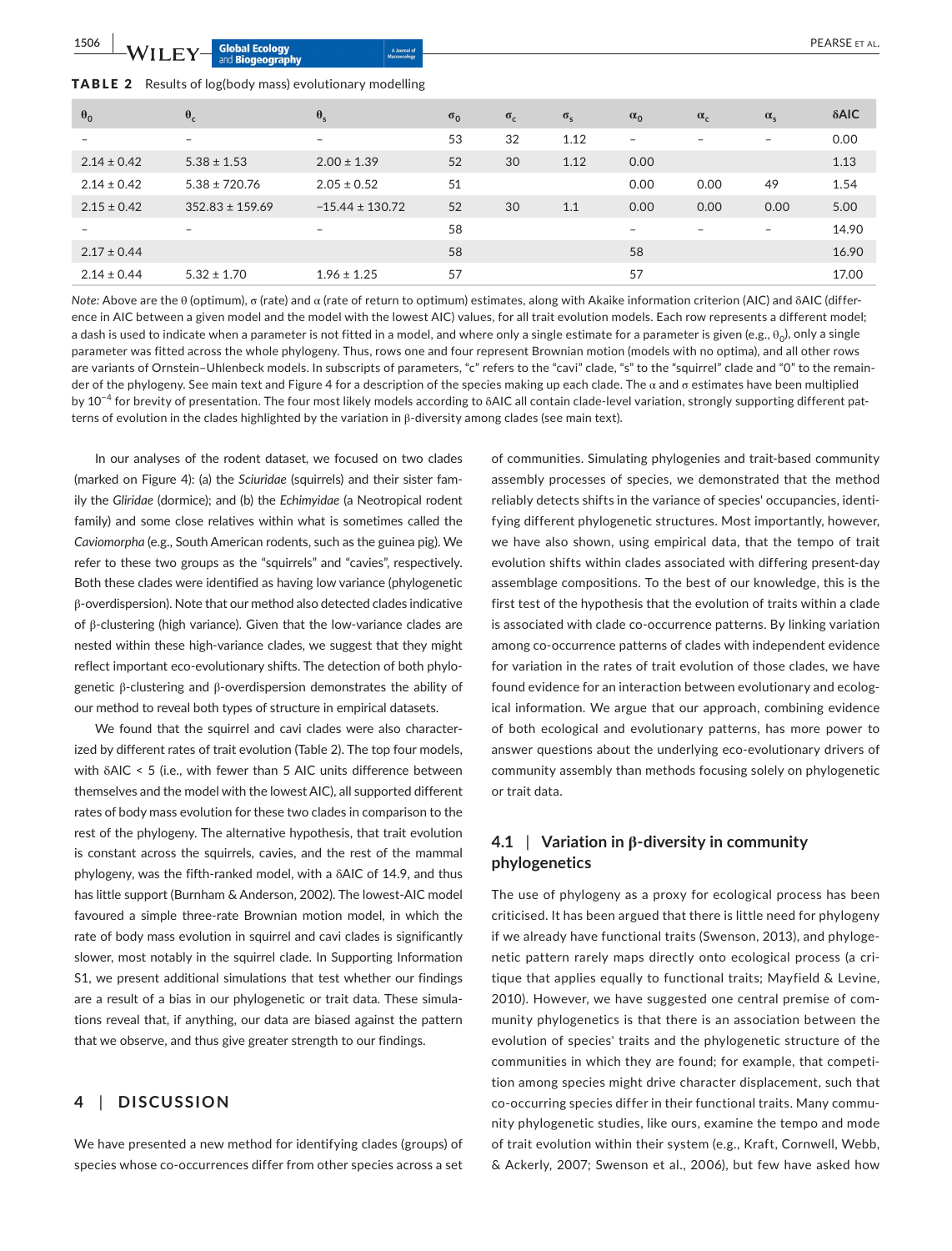trait evolution and community phylogenetic structure are linked and feed back into each other. Simple measures of phylogenetic signal assume complete, or at least unbiased, taxon sampling (Blomberg, Garland, & Ives, 2003; Pagel, 1999); therefore, eco‐ phylogenetic structure, which, by definition, implies non‐random taxonomic representation, might mask underlying (true) patterns of trait evolution. Our approach offers a coherent framework in which to test for links between the macroevolutionary dynamics of clades and their present‐day community compositions. We acknowledge that our study does not sample or examine all rodent species and that other processes undoubtedly influenced body size evolution. Nonetheless, we were able to detect a significant association between trait evolution and the co‐occurrences of species, and this strong test in independent data suggests that incomplete taxon sampling is unlikely to have biased our findings.

Despite conceptual issues, the utility of phylogeny in predicting species traits (Guénard, Legendre, & Peres‐Neto, 2013), Janzen– Connell effects (Gilbert & Webb, 2007), invasion success (Strauss, Webb, & Salamin, 2006), and ecosystem function (Cadotte, Albert, & Walker, 2013) suggests that phylogeny will remain a useful (Tucker, Davies, Cadotte, & Pearse, 2018), if imperfect (Cadotte et al., 2017; Mazel et al., 2018), proxy in ecology for some time. Nevertheless, we suggest that phylogeny is more than merely a surrogate for unmea‐ sured traits and that it provides us with the ability to link patterns and processes in ecology and evolution. Here, we map patterns in separate ecological assemblage and species trait datasets onto each other, linking them by treating phylogeny in and of itself as data in two separate analyses. Our approach does not invoke niche conser‐ vatism, but instead seeks to understand how traits have evolved and can explain patterns of species co-occurrences across local communities (although other spatial units, such as biogeographical zones, could equally be considered). As such, there is no requirement that closely related species are more ecologically similar or compete more strongly, ecophylogenetic assumptions that have been heavily criticised (Cahill, Kembel, Lamb, & Keddy, 2008; Mayfield & Levine, 2010). Our results simply support a link between the ecological interactions (as measured by β‐diversity) of clades and the evolutionary history of those clades. The evolutionary patterns we observe come from interactions, or the absence of interactions, that occurred over millions of years, potentially in assemblages very dif‐ ferent from those we see today. Our analyses indicate that these past interactions have left an imprint on present-day community assembly and imply that future evolutionary trajectories might be influenced by present‐day species interactions.

In our analysis of small mammal assemblages, we showed that the cavi and squirrel clades, whose members tended not to co‐occur (their clade variances were low), have lower rates of trait evolution (Table 2). Rodent body size is a driver of ecological competition (Bowers & Brown, 1982; Ernest, 2005), and our results are consis‐ tent with slower evolution of body size being a driver of variation in the present-day composition of our small-mammal assemblages. The clades we have focused on are relatively small and young (see Figure 4), and previous work (Ackerly et al., 2006; Silvertown et al., 2006) has suggested that traits that evolve early and late in the evo‐ lutionary history of a clade may affect ecological assembly in differ‐ ent ways. Our results imply that it is not only the timing of body size evolution that may be important, but also its rate of evolution. We do not yet know what caused this slow‐down in the cavi and squir‐ rel clades and whether these associations are driven by changes in diversification rate (which can be confounded with trait evolution; FitzJohn, 2010). There is, however, some evidence that younger clades tend to co-occur more than older ones (Parmentier et al., 2014; Pearse et al., 2013). We caution, however, that our results are correlational. Although the greater  $\alpha$  parameters of our OU models might be consistent with strong stabilizing selection (Uyeda & Harmon, 2014; but see Pearse et al., 2018), as with any historical study of biogeography we cannot definitively rule out some other process driving the patterns we have detected. In particular, we do not consider the impact of (historical) dispersal limitation on species distributions.

## **4.2** | **Method performance**

We show that our method has good statistical power and compares favourably with the widely used NRI (often called SES<sub>MPD</sub>) and NTI  $(SES<sub>MNTD</sub>)$  metrics of phylogenetic community structure, for which statistical power can be (in some circumstances) ≤20% (Kraft et al., 2007) and ≤60% (Kembel, 2009). In some cases, however, we observed inflated type I error rates relative to these other methods (see below for discussion). In many ways, these are unfair compari‐ sons, given that our approach makes use of information from many sites (although the number of species with phylogenetic structure is comparable), which we would argue is a strength of our method. Phylogenetic generalized linear mixed models (Ives & Helmus, 2011) also use many sites at once, and our results compare favourably with this approach (87% detection rate for phylogenetic clustering, 53% for overdispersion, but with fewer sites than in our study). It is impor‐ tant to note, however, that these alternative methods are intended to answer different questions, and none of them was designed to measure what we term  $β$ -dispersion. We make these comparisons simply to demonstrate that our approach performs reasonably in comparison to others, even in simulations where the number of spe‐ cies in a focal clade could be as low as five and the datasets them‐ selves small (50 species or sites).

Our simulations show that, in cases where the focal clade makes up a large proportion of the species under study (in our simulations, >20%), type I error rates could be inflated. We do not feel that this is of concern, for several reasons. Firstly, within our framework, clades must be detected as significant in terms of both their present-day cooccurrence patterns and their historical trait evolution. As such, spurious identification of structured clades would tend to weaken any association between their ecology and evolution. Secondly, it is rare that ecological assemblages genuinely have a random structure; the norm is for them to display some degree of phylogenetic structure (Vamosi et al., 2009). We suggest that most biologists might be more interested in detecting the difference between β‐overdispersion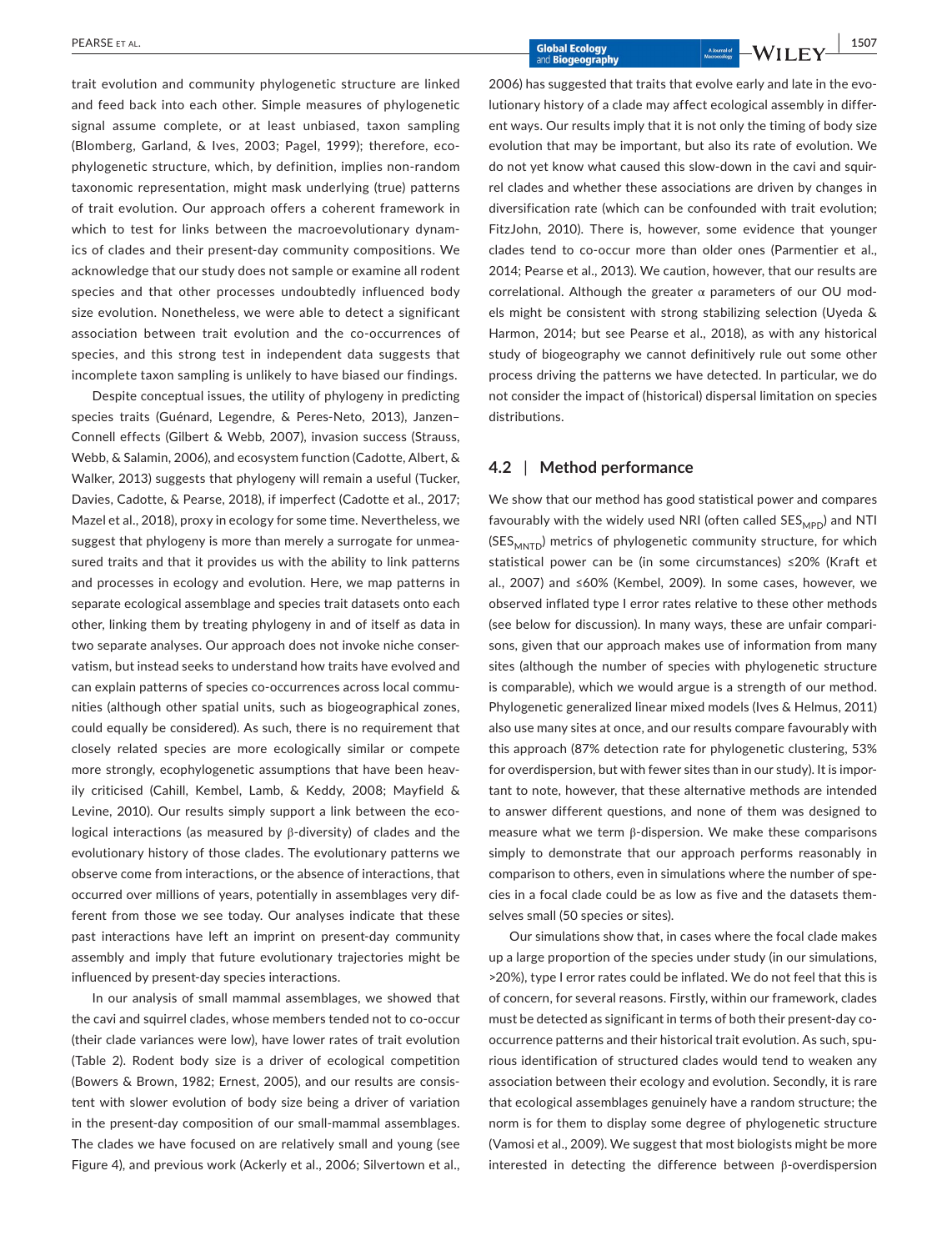and β-clustering, not β-overdispersion or β-clustering versus random assembly. This is the case in our empirical example, where we examined clades that were β‐overdispersed whose sisters were β‐ clustered. We also note that type I error rates can be even higher for other, more commonly used, metrics of phylogenetic structure. For example,  $SES_{MPD}$ , when estimated by taxa-shuffling ("richness") null distributions, such as we use here, can have type I error rates of *c*. 50% (Kembel, 2009; Miller et al., 2017).

## **4.3** | **Potential methodological extensions**

Like similar approaches (Borregaard et al., 2014; Parra et al., 2010; Pearse et al., 2013), our method does not directly consider nestedness (see also Ulrich, Almeida‐Neto, & Gotelli, 2009), where the significance of a clade "cascades" up into higher super‐sets of hierarchical groupings (cf. the "trickle-down" problem in diversification analysis; Moore, Chan, & Donoghue, 2004; Purvis, Nee, & Harvey, 1995). One possible extension would be to compare each clade with the summed clades subtending it (not, as in the method we are presenting, the species within it). As such, each clade in a fully resolved phylogeny would have its variance compared with the variances of the two clades subtending it (our Supporting Information S2 and *pez* code permits this). Significance could be tested through null permutation, as done in the present study, or potentially through nested ANOVAs. However, we suggest that this cascading is not so much a limitation but rather a matter of interpretation; that a group is  $β$ -clustered because it contains other β‐clustered groups does not strike us as problematic. A balanced approach could limit the study to particular clades on the basis of age or other variables of interest, or to hold problematic clades constant in null randomizations.

We also note that our approach for identifying ecological patterns among clades does not incorporate phylogenetic branch lengths. Branch lengths inform models of trait evolution, and so for our purposes of mapping independent evolutionary pattern onto ecological pattern we consider it undesirable to have branch lengths play a role in both aspects. For those interested in incorporating branch lengths in other situations, a simple approach would be to multiply each species' abundance by its evolutionary distinctiveness (Isaac, Turvey, Collen, Waterman, & Baillie, 2007) or another mea‐ sure of its phylogenetic uniqueness (e.g., Cadotte et al., 2010; Hipp et al., 2018; Redding & Mooers, 2006). However, depending on the question at hand this might "average out" the signal of interest. For example, if community composition varies with phylogenetic scale (Cavender‐Bares et al., 2009; Vamosi et al., 2009; Webb et al., 2002), it might be better to model the standard effect size (SES; *sensu* Kembel, 2009) of node variance as a function of node age (but see Pearse et al., 2013).

### **4.4** | **Conclusion**

We suggest that the identification of clades with different cooccurrence patterns is of at least as much interest as the summary

statistics that have been used frequently to describe overall phy‐ logenetic assemblage structure but which only map poorly to eco‐ logical process. Furthermore, we see the establishment of links between assemblage structure and the evolution of species traits as a central goal of community phylogenetics that has rarely been achieved. As a field, community phylogenetics is well placed to take advantage of recent advances in trait evolution (Nuismer & Harmon, 2015; Pennell & Harmon, 2013) and ecophylogenetic theory (Pigot & Etienne, 2015). We have outlined here an approach to test directly the links between the processes of community assembly and the evolution of species traits. As we gain a firmer grasp of the phyloge‐ netic structure of assemblages, we can begin to model it as data, not merely measure its pattern.

#### **ACKNOWLEDGEMENTS**

We are grateful to the anonymous reviewers and the editorial board for their help in improving this manuscript. T.J.D. and the Davies laboratory are funded by Fonds de Recherche Nature et Technologies grant number 168004 and an Natural Sciences and Engineering Research Council of Canada Discovery Grant. W.D.P. and the Pearse laboratory are funded by National Science Foundation ABI‐1759965, NSF EF‐1802605 and United States Department of Agriculture Forest Service agreement 18‐CS‐11046000‐041.

#### **DATA ACCESSIBILITY**

No new data are released as part of this manuscript; the mammal phylogeny is from Fritz et al. (2009), the mammal trait data from Jones et al. (2009) and the mammal assemblage data from Thibault et al. (2011). All simulations and analysis R code are released in the Supporting Information.

### **ORCID**

*William D. Pearse* <https://orcid.org/0000-0002-6241-3164> *Pierre Legendr[e](https://orcid.org/0000-0002-3838-3305)* <https://orcid.org/0000-0002-3838-3305> *T. Jonathan Davies* <https://orcid.org/0000-0003-3318-5948>

#### **REFERENCES**

- Ackerly, D. D., Schwilk, D. W., & Webb, C. O. (2006). Niche evolution and adaptive radiation: Testing the order of trait divergence. *Ecology*, *87*, S50–S61. [https://doi.org/10.1890/0012-9658\(2006\)87\[50:NEAAR](https://doi.org/10.1890/0012-9658(2006)87%5B50:NEAART%5D2.0.CO;2) [T\]2.0.CO;2](https://doi.org/10.1890/0012-9658(2006)87%5B50:NEAART%5D2.0.CO;2)
- Alfaro, M. E., Santini, F., Brock, C., Alamillo, H., Dornburg, A., Rabosky, D. L., … Harmon, L. J. (2009). Nine exceptional radiations plus high turnover explain species diversity in jawed vertebrates. *Proceedings of the National Academy of Sciences USA*, *106*, 13410–13414. [https://](https://doi.org/10.1073/pnas.0811087106) [doi.org/10.1073/pnas.0811087106](https://doi.org/10.1073/pnas.0811087106)
- Beaulieu, J. M., Jhwueng, D.‐C., Boettiger, C., & O'Meara, B. C. (2012). Modeling stabilizing selection: Expanding the Ornstein–Uhlenbeck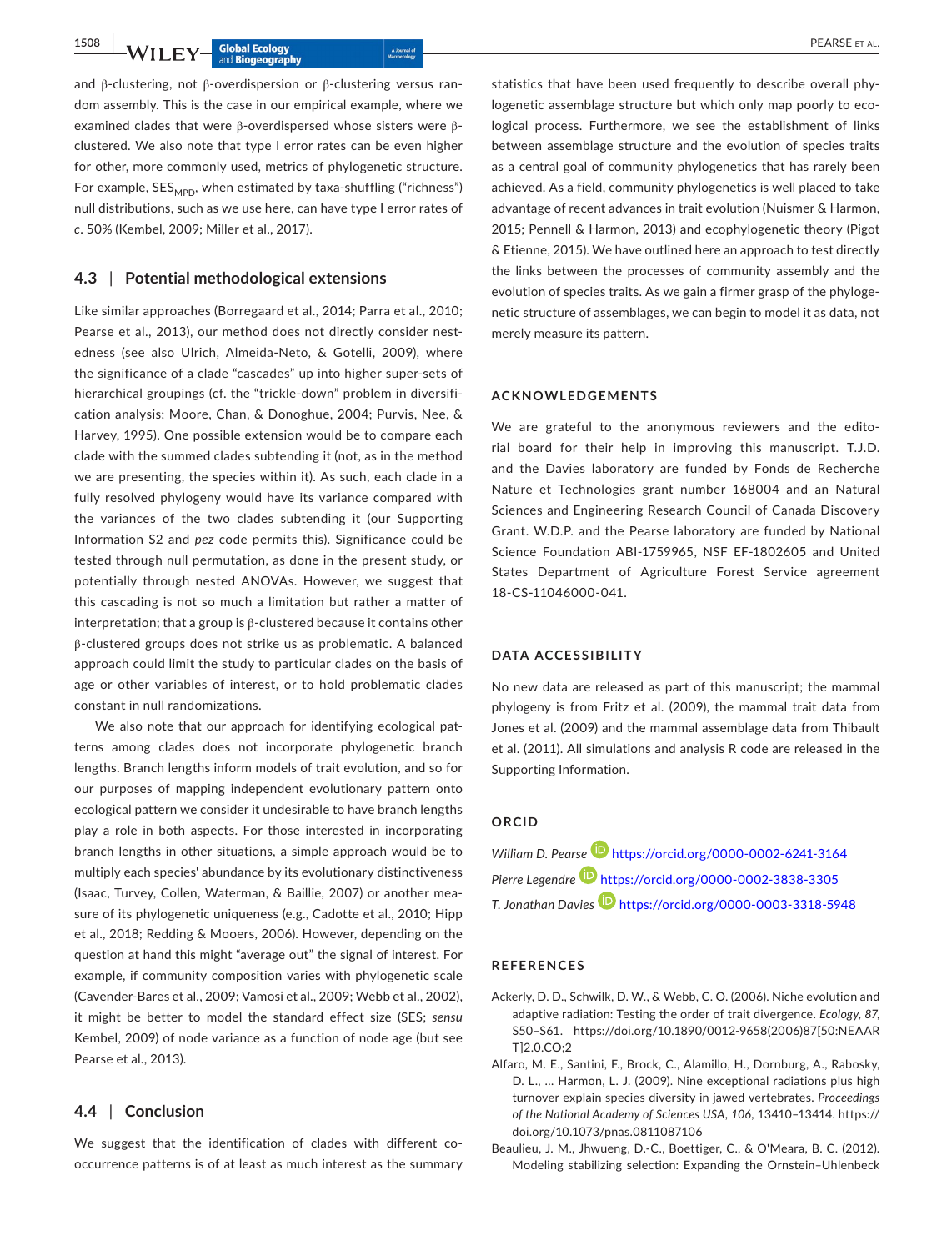model of adaptive evolution. *Evolution*, *66*, 2369–2383. [https://doi.](https://doi.org/10.1111/j.1558-5646.2012.01619.x) [org/10.1111/j.1558-5646.2012.01619.x](https://doi.org/10.1111/j.1558-5646.2012.01619.x)

- Bininda‐Emonds, O. R. P., Cardillo, M., Jones, K. E., Macphee, R. D. E., Beck, R. M. D., Grenyer, R., … Purvis, A. (2007). The delayed rise of present‐day mammals. *Nature*, *446*(7135), 507–512.
- Blomberg, S. P., Garland, T., & Ives, A. R. (2003). Testing for phyloge‐ netic signal in comparative data: Behavioral traits are more labile. *Evolution*, *57*, 717–745.
- Borregaard, M. K., Rahbek, C., Fjeldså, J., Parra, J. L., Whittaker, R. J., & Graham, C. H. (2014). Node‐based analysis of species distribu‐ tions. *Methods in Ecology and Evolution*, *5*, 1225–1235. [https://doi.](https://doi.org/10.1111/2041-210X.12283) [org/10.1111/2041-210X.12283](https://doi.org/10.1111/2041-210X.12283)
- Bowers, M. A., & Brown, J. H. (1982). Body size and coexistnce in des‐ ert rodents: Chance or community structure? *Ecology*, *63*, 391–400. <https://doi.org/10.2307/1938957>
- Burnham, K. P., & Anderson, D. R. (2002). *Model selection and multimodel inference: A practical information‐theoretic approach* (2nd ed.). New York: Springer‐Verlag.
- Cadotte, M., Albert, C. H., & Walker, S. C. (2013). The ecology of dif‐ ferences: Assessing community assembly with trait and evolutionary distances. *Ecology Letters*, *16*, 1234–1244. [https://doi.org/10.1111/](https://doi.org/10.1111/ele.12161) [ele.12161](https://doi.org/10.1111/ele.12161)
- Cadotte, M. W., Davies, T. J., & Peres‐Neto, P. R. (2017). Why phylogenies do not always predict ecological differences. *Ecological Monographs*, *87*, 535–551. <https://doi.org/10.1002/ecm.1267>
- Cadotte, M. W., Davies, T. J., Regetz, J., Kembel, S. W., Cleland, E., & Oakley, T. H. (2010). Phylogenetic diversity metrics for ecological communities: Integrating species richness, abundance and evolutionary history. *Ecology Letters*, *13*, 96–105. [https://doi.](https://doi.org/10.1111/j.1461-0248.2009.01405.x) [org/10.1111/j.1461-0248.2009.01405.x](https://doi.org/10.1111/j.1461-0248.2009.01405.x)
- Cahill, J. F., Kembel, S. W., Lamb, E. G., & Keddy, P. A. (2008). Does phylogenetic relatedness influence the strength of compe‐ tition among vascular plants? *Perspectives in Plant Ecology, Evolution and Systematics*, *10*, 41–50. [https://doi.org/10.1016/j.](https://doi.org/10.1016/j.ppees.2007.10.001) [ppees.2007.10.001](https://doi.org/10.1016/j.ppees.2007.10.001)
- Cavender‐Bares, J., Keen, A., & Miles, B. (2006). Phylogenetic structure of Floridian plant communities depends on taxonomic and spatial scale. *Ecology*, *87*, S109–S122. [https://doi.](https://doi.org/10.1890/0012-9658(2006)87%5B109:PSOFPC%5D2.0.CO;2) [org/10.1890/0012-9658\(2006\)87\[109:PSOFPC\]2.0.CO;2](https://doi.org/10.1890/0012-9658(2006)87%5B109:PSOFPC%5D2.0.CO;2)
- Cavender‐Bares, J., Kozak, K., Fine, P. V. A., & Kembel, S. W. (2009). The merg‐ ing of community ecology and phylogenetic biology. *Ecology Letters*, *12*, 693–715. <https://doi.org/10.1111/j.1461-0248.2009.01314.x>
- Chesson, P. (2000). Mechanisms of maintenance of species diversity. *Annual Review of Ecology and Systematics*, *31*, 343–366. [https://doi.](https://doi.org/10.1146/annurev.ecolsys.31.1.343) [org/10.1146/annurev.ecolsys.31.1.343](https://doi.org/10.1146/annurev.ecolsys.31.1.343)
- Davies, T. J., Barraclough, T. G., Chase, M. W., Soltis, P. S., Soltis, D. E., & Savolainen, V. (2004). Darwin's abominable mystery: Insights from a supertree of the angiosperms. *Proceedings of the National Academy of Sciences USA*, *101*, 1904–1909. [https://doi.org/10.1073/pnas.03081](https://doi.org/10.1073/pnas.0308127100) [27100](https://doi.org/10.1073/pnas.0308127100)
- Elliott, T. L., Waterway, M. J., & Davies, T. J. (2016). Contrasting lin‐ eage‐specific patterns conceal community phylogenetic structure in larger clades. *Journal of Vegetation Science*, *27*, 69–79. [https://doi.](https://doi.org/10.1111/jvs.12345) [org/10.1111/jvs.12345](https://doi.org/10.1111/jvs.12345)
- Ernest, S. K. M. (2005). Body size, energy use, and community struc‐ ture of small mammals. *Ecology*, *86*, 1407–1413. [https://doi.](https://doi.org/10.1890/03-3179) [org/10.1890/03-3179](https://doi.org/10.1890/03-3179)
- FitzJohn, R. G. (2010). Quantitative traits and diversification. *Systematic Biology*, *59*, 619–633. <https://doi.org/10.1093/sysbio/syq053>
- Freckleton, R. P., Cooper, N., & Jetz, W. (2011). Comparative methods as a statistical fix: The dangers of ignoring an evolutionary model. *The American Naturalist*, *178*, E10–E17.<https://doi.org/10.1086/660272>
- Fritz, S. A., Bininda‐Emonds, O. R., & Purvis, A. (2009). Geographical variation in predictors of mammalian extinction risk: Big is bad, but only in the tropics. *Ecology Letters*, *12*, 538–549. [https://doi.](https://doi.org/10.1111/j.1461-0248.2009.01307.x) [org/10.1111/j.1461-0248.2009.01307.x](https://doi.org/10.1111/j.1461-0248.2009.01307.x)
- Gilbert, G. S., & Webb, C. O. (2007). Phylogenetic signal in plant pathogen–host range. *Proceedings of the National Academy of Sciences USA*, *104*, 4979–4983. <https://doi.org/10.1073/pnas.0607968104>
- Godoy, O., Kraft, N. J., & Levine, J. M. (2014). Phylogenetic relatedness and the determinants of competitive outcomes. *Ecology Letters*, *17*, 836–844. <https://doi.org/10.1111/ele.12289>
- Gotelli, N. J. (2000). Null model analysis of species co-occurrence patterns. *Ecology*, *81*, 2606–2621. [https://doi.](https://doi.org/10.1890/0012-9658(2000)081%5B2606:NMAOSC%5D2.0.CO;2) [org/10.1890/0012-9658\(2000\)081\[2606:NMAOSC\]2.0.CO;2](https://doi.org/10.1890/0012-9658(2000)081%5B2606:NMAOSC%5D2.0.CO;2)
- Graham, C. H., Parra, J. L., Tinoco, B. A., Stiles, F. G., & McGuire, J. A. (2012). Untangling the influence of ecological and evolutionary fac‐ tors on trait variation across hummingbird assemblages. *Ecology*, *93*, S99–S111. <https://doi.org/10.1890/11-0493.1>
- Graham, C. H., Storch, D., & Machac, A. (2018). Phylogenetic scale in ecology and evolution. *Global Ecology and Biogeography*, *27*, 175–187. <https://doi.org/10.1111/geb.12686>
- Guénard, G., Legendre, P., & Peres‐Neto, P. (2013). Phylogenetic ei‐ genvector maps: A framework to model and predict species traits. *Methods in Ecology and Evolution*, *4*, 1120–1131. [https://doi.](https://doi.org/10.1111/2041-210X.12111) [org/10.1111/2041-210X.12111](https://doi.org/10.1111/2041-210X.12111)
- Hipp, A. L., Glasenhardt, M.‐C., Bowles, M. L., Garner, M., Scharenbroch, B. C., Williams, E. W., … Larkin, D. J. (2018). Effects of phylogenetic diversity and phylogenetic identity in a restoration ecology experi‐ ment. In R. A. Scherson & D. P. Faith (Eds.), *Phylogenetic diversity* (pp. 189–210). Cham, Switzerland: Springer.
- Ingram, T., & Mahler, D. L. (2013). SURFACE: Detecting convergent evolution from comparative data by fitting Ornstein‐Uhlenbeck models with stepwise Akaike Information Criterion. *Methods in Ecology and Evolution*, *4*, 416–425. <https://doi.org/10.1111/2041-210X.12034>
- Isaac, N. J. B., Turvey, S. T., Collen, B., Waterman, C., & Baillie, J. E. M. (2007). Mammals on the EDGE: Conservation priorities based on threat and phylogeny. *PLoS ONE*, *2*, e296. [https://doi.org/10.1371/](https://doi.org/10.1371/journal.pone.0000296) [journal.pone.0000296](https://doi.org/10.1371/journal.pone.0000296)
- Ives, A. R., & Helmus, M. R. (2011). Generalized linear mixed mod‐ els for phylogenetic analyses of community structure. *Ecological Monographs*, *81*, 511–525.<https://doi.org/10.1890/10-1264.1>
- Jones, K. E., Bielby, J., Cardillo, M., Fritz, S. A., O'Dell, J., Orme, C. D. L., … Purvis, A. (2009). PanTHERIA: A species‐level database of life history, ecology, and geography of extant and recently extinct mam‐ mals. *Ecology*, *90*, 2648–2648. <https://doi.org/10.1890/08-1494.1>
- Kembel, S. W. (2009). Disentangling niche and neutral influences on community assembly: Assessing the performance of community phy‐ logenetic structure tests. *Ecology Letters*, *12*, 949–960. [https://doi.](https://doi.org/10.1111/j.1461-0248.2009.01354.x) [org/10.1111/j.1461-0248.2009.01354.x](https://doi.org/10.1111/j.1461-0248.2009.01354.x)
- Kembel, S. W., Cowan, P. D., Helmus, M. R., Cornwell, W. K., Morlon, H., Ackerly, D. D., … Webb, C. O. (2010). Picante: R tools for integrating phylogenies and ecology. *Bioinformatics*, *26*, 1463–1464. [https://doi.](https://doi.org/10.1093/bioinformatics/btq166) [org/10.1093/bioinformatics/btq166](https://doi.org/10.1093/bioinformatics/btq166)
- Kraft, N. J. B., & Ackerly, D. D. (2010). Functional trait and phylo‐ genetic tests of community assembly across spatial scales in an Amazonian forest. *Ecological Monographs*, *80*, 401–422. [https://doi.](https://doi.org/10.1890/09-1672.1) [org/10.1890/09-1672.1](https://doi.org/10.1890/09-1672.1)
- Kraft, N. J. B., Cornwell, W. K., Webb, C. O., & Ackerly, D. D. (2007). Trait evolution, community assembly, and the phylogenetic structure of ecological communities. *The American Naturalist*, *170*, 271–283. [https](https://doi.org/10.1086/519400) [://doi.org/10.1086/519400](https://doi.org/10.1086/519400)
- Legendre, P., & De Cáceres, M. (2013). Beta diversity as the variance of community data: Dissimilarity coefficients and partitioning. *Ecology Letters*, *16*, 951–963. <https://doi.org/10.1111/ele.12141>
- Legendre, P., & Gallagher, E. D. (2001). Ecologically meaningful trans‐ formations for ordination of species data. *Oecologia*, *129*, 271–280. <https://doi.org/10.1007/s004420100716>
- Leibold, M. A., Economo, E. P., & Peres‐Neto, P. (2010). Metacommunity phylogenetics: Separating the roles of environmental filters and his‐ torical biogeography. *Ecology Letters*, *13*, 1290–1299. [https://doi.](https://doi.org/10.1111/j.1461-0248.2010.01523.x) [org/10.1111/j.1461-0248.2010.01523.x](https://doi.org/10.1111/j.1461-0248.2010.01523.x)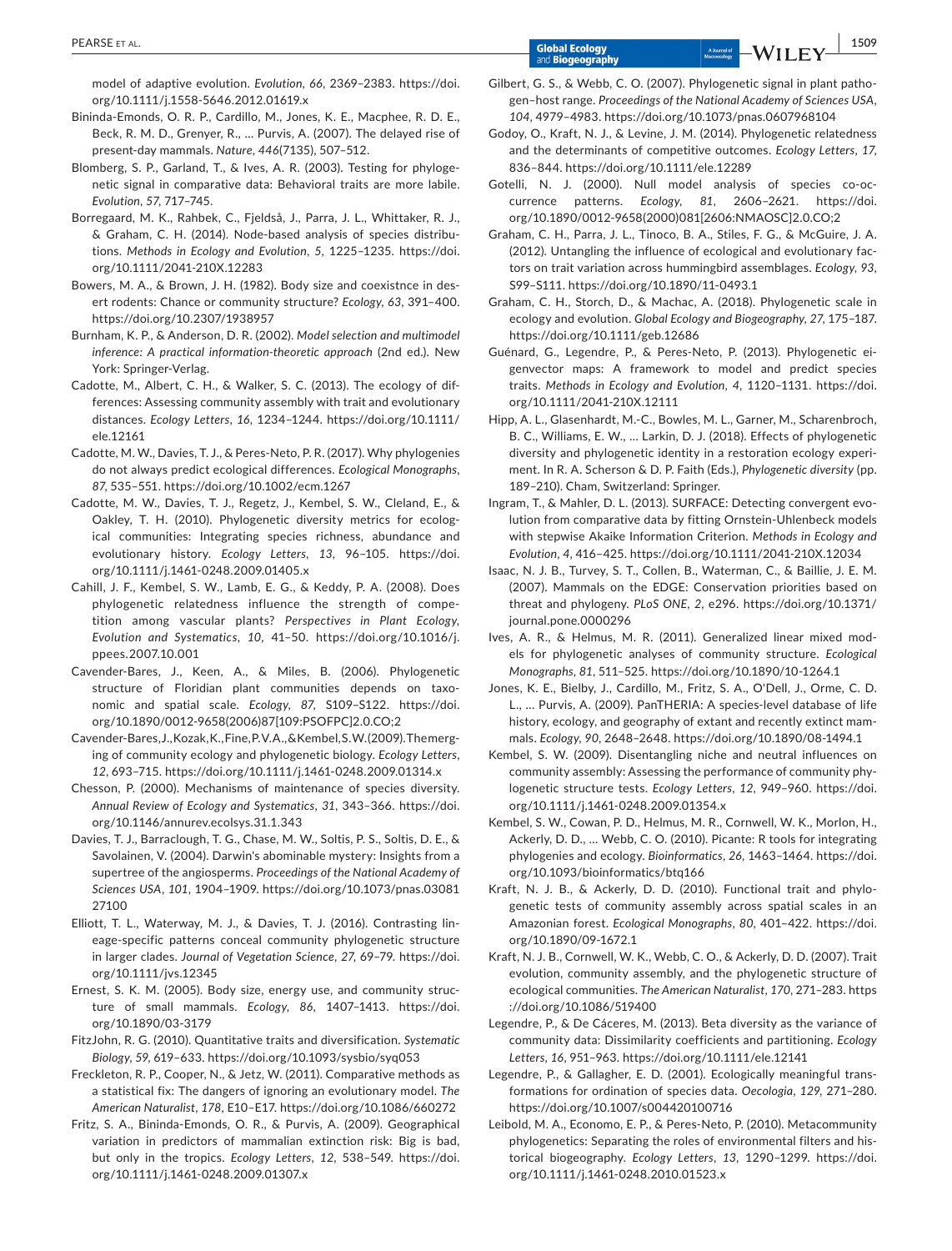Mace, G. M., Gittleman, J. L., & Purvis, A. (2003). Preserving the tree of life. *Science*, *300*(5626), 1707–1709.

Mayfield, M. M., & Levine, J. M. (2010). Opposing effects of competitive ex‐ clusion on the phylogenetic structure of communities. *Ecology Letters*, *13*, 1085–1093. <https://doi.org/10.1111/j.1461-0248.2010.01509.x>

Mazel, F., Davies, T. J., Georges, D., Lavergne, S., Thuiller, W., & Peres‐Neto, P. R. (2016). Improving phylogenetic regression under complex evolution‐ ary models. *Ecology*, *97*, 286–293. <https://doi.org/10.1890/15-0086.1>

Mazel, F., Pennell, M. W., Cadotte, M. W., Diaz, S., Dalla Riva, G. V., Grenyer, R., … Pearse, W. D. (2018). Prioritizing phylogenetic diver‐ sity captures functional diversity unreliably. *Nature Communications*, *9*, 2888. <https://doi.org/10.1038/s41467-018-05126-3>

Miller, E. T., Farine, D. R., & Trisos, C. H. (2017). Phylogenetic community structure metrics and null models: A review with new methods and soft‐ ware. *Ecography*, *40*, 461–477. <https://doi.org/10.1111/ecog.02070>

Moore, B. R., Chan, K. M., & Donoghue, M. J. (2004). Detecting diversification rate variation in supertrees. In O. R. P. Bininda-Emonds (Ed.), *Phylogenetic supertrees* (pp. 487–533). Dordrecht, The Netherlands: Springer.

Ndiribe, C., Pellissier, L., Antonelli, S., Dubuis, A., Pottier, J., Vittoz, P., … Salamin, N. (2013). Phylogenetic plant community structure along ele‐ vation is lineage specific. *Ecology and Evolution*, *3*, 4925–4939. [https://](https://doi.org/10.1002/ece3.868) [doi.org/10.1002/ece3.868](https://doi.org/10.1002/ece3.868)

Nuismer, S. L., & Harmon, L. J. (2015). Predicting rates of interspecific inter‐ action from phylogenetic trees. *Ecology Letters*, *18*(1), 17–27. [https://](https://doi.org/10.1111/ele.12384) [doi.org/10.1111/ele.12384](https://doi.org/10.1111/ele.12384)

Pagel, M. (1999). Inferring the historical patterns of biological evolution. *Nature*, *401*(6756), 877–884.

Parmentier, I., Réjou‐Méchain, M., Chave, J., Vleminckx, J., Thomas, D. W., Kenfack, D., … Hardy, O. J. (2014). Prevalence of phylogenetic cluster‐ ing at multiple scales in an African rain forest tree community. *Journal of Ecology*, *102*, 1008–1016. <https://doi.org/10.1111/1365-2745.12254>

Parra, J. L., McGuire, J. A., & Graham, C. H. (2010). Incorporating clade identity in analyses of phylogenetic community structure: An example with hummingbirds. *The American Naturalist*, *176*, 573–587. [https](https://doi.org/10.1086/656619) [://doi.org/10.1086/656619](https://doi.org/10.1086/656619)

Pearse, W. D., & Chamberlain, S. A. (2018). Suppdata: Downloading sup‐ plementary data from published manuscripts. *Journal of Open Source Software*, *3*(25), 721.<https://doi.org/10.21105/joss.00721>

Pearse, W. D., Barbosa, A. M., Fritz, S. A., Keith, S. A., Harmon, L. J., Harte, J., … Davies, T. J. (2018). Building up biogeography: Pattern to process. *Journal of Biogeography*, *45*, 1223–1230. <https://doi.org/10.1111/jbi.13242>

Pearse, W. D., Cadotte, M. W., Cavender‐Bares, J., Ives, A. R., Tucker, C. M., Walker, S. C., & Helmus, M. R. (2015). Pez: Phylogenetics for the environmental sciences. *Bioinformatics*, *31*, 2888–2890.

Pearse, W. D., Jones, A., & Purvis, A. (2013). Barro Colorado island's phylogenetic assemblage structure across fine spatial scales and among clades of different ages. *Ecology*, *94*, 2861–2872. [https://doi.](https://doi.org/10.1890/12-1676.1) [org/10.1890/12-1676.1](https://doi.org/10.1890/12-1676.1)

Pennell, M. W., & Harmon, L. J. (2013). An integrative view of phylogenetic comparative methods: Connections to population genetics, community ecology, and paleobiology. *Annals of the New York Academy of Sciences*, *1289*, 90–105.<https://doi.org/10.1111/nyas.12157>

Pennell, M. W., Eastman, J. M., Slater, G. J., Brown, J. W., Uyeda, J. C., FitzJohn, R. G., … Harmon, L. J. (2014). Geiger v2.0: An expanded suite of methods for fitting macroevolutionary models to phyloge‐ netic trees. *Bioinformatics*, *30*, 2216–2218.

Peres‐Neto, P. R., Leibold, M. A., & Dray, S. (2012). Assessing the ef‐ fects of spatial contingency and environmental filtering on meta‐ community phylogenetics. *Ecology*, *93*, S14–S30. [https://doi.](https://doi.org/10.1890/11-0494.1) [org/10.1890/11-0494.1](https://doi.org/10.1890/11-0494.1)

Petchey, O. L., & Gaston, K. J. (2006). Functional diversity: Back to ba‐ sics and looking forward. *Ecology Letters*, *9*, 741–758. [https://doi.](https://doi.org/10.1111/j.1461-0248.2006.00924.x) [org/10.1111/j.1461-0248.2006.00924.x](https://doi.org/10.1111/j.1461-0248.2006.00924.x)

Pigot, A. L., & Etienne, R. S. (2015). A new dynamic null model for phylo‐ genetic community structure. *Ecology Letters*, *18*, 153–163. [https://](https://doi.org/10.1111/ele.12395) [doi.org/10.1111/ele.12395](https://doi.org/10.1111/ele.12395)

Poisot, T., Guéveneux‐Julien, C., Fortin, M.‐J., Gravel, D., & Legendre, P. (2017). Hosts, parasites and their interactions respond to differ‐ ent climatic variables. *Global Ecology and Biogeography*, *26*, 942–951. <https://doi.org/10.1111/geb.12602>

Purvis, A., Nee, S., & Harvey, P. H. (1995). Macroevolutionary inferences from primate phylogeny. *Proceedings of the Royal Society B: Biological Sciences*, *260*(1359), 329–333.

R Core Team. (2017). *R: A language and environment for statistical comput‐ ing*. Vienna, Austria: R Foundation for Statistical Computing.

Rabosky, D. L. (2014). Automatic detection of key innovations, rate shifts, and diversity‐dependence on phylogenetic trees. *PLoS ONE*, *9*, e89543. <https://doi.org/10.1371/journal.pone.0089543>

Redding, D. W., & Mooers, A. Ø. (2006). Incorporating evolutionary measures into conservation prioritization. *Conservation Biology*, *20*, 1670–1678. <https://doi.org/10.1111/j.1523-1739.2006.00555.x>

Revell, L. J. (2012). Phytools: An R package for phylogenetic compara‐ tive biology (and other things). *Methods in Ecology and Evolution*, *3*, 217–223. <https://doi.org/10.1111/j.2041-210X.2011.00169.x>

Silvertown, J., Dodd, M., Gowing, D., Lawson, C., & McConway, K. (2006). Phylogeny and the hierarchical organization of plant diversity. *Ecology*, *87*, S39–S166. [https://doi.org/10.1890/0012-9658\(2006\)87\[39:](https://doi.org/10.1890/0012-9658(2006)87%5B39:PATHOO%5D2.0.CO;2)‐ [PATHOO\]2.0.CO;2](https://doi.org/10.1890/0012-9658(2006)87%5B39:PATHOO%5D2.0.CO;2)

Srivastava, D. S., Cadotte, M. W., MacDonald, A. A. M., Marushia, R. G., & Mirotchnick, N. (2012). Phylogenetic diversity and the func‐ tioning of ecosystems. *Ecology Letters*, *15*, 637–648. [https://doi.](https://doi.org/10.1111/j.1461-0248.2012.01795.x) [org/10.1111/j.1461-0248.2012.01795.x](https://doi.org/10.1111/j.1461-0248.2012.01795.x)

Strauss, S. Y., Webb, C. O., & Salamin, N. (2006). Exotic taxa less related to native species are more invasive. *Proceedings of the National Academy of Sciences USA*, *103*, 5841–5845. <https://doi.org/10.1073/pnas.0508073103>

Swenson,N.G.(2013).Theassemblyoftropicaltreecommunities—Theadvances and shortcomings of phylogenetic and functional trait analyses. *Ecography*, *36*, 264–276. <https://doi.org/10.1111/j.1600-0587.2012.00121.x>

Swenson, N. G., Enquist, B. J., Pither, J., Thompson, J., & Zimmerman, J. K. (2006). The problem and promise of scale dependency in community phylogenetics. *Ecology*, *87*, 2418–2424. [https://doi.](https://doi.org/10.1890/0012-9658(2006)87%5B2418:TPAPOS%5D2.0.CO;2) [org/10.1890/0012-9658\(2006\)87\[2418:TPAPOS\]2.0.CO;2](https://doi.org/10.1890/0012-9658(2006)87%5B2418:TPAPOS%5D2.0.CO;2)

Thibault, K. M., Supp, S. R., Giffin, M., White, E. P., & Ernest, S. M. (2011). Species composition and abundance of mammalian communities. *Ecology*, *92*, 2316–2316. <https://doi.org/10.1890/11-0262.1>

Tucker, C. M., Davies, T. J., Cadotte, M. W., & Pearse, W. D. (2018). On the relationship between phylogenetic diversity and trait diversity. *Ecology*, *99*, 1473–1479. <https://doi.org/10.1002/ecy.2349>

Ulrich, W., Almeida‐Neto, M., & Gotelli, N. (2009). A consum‐ er's guide to nestedness analysis. *Oikos*, *118*, 3–17. [https://doi.](https://doi.org/10.1111/j.1600-0706.2008.17053.x) [org/10.1111/j.1600-0706.2008.17053.x](https://doi.org/10.1111/j.1600-0706.2008.17053.x)

Uyeda, J. C., & Harmon, L. J. (2014). A novel Bayesian method for infer‐ ring and interpreting the dynamics of adaptive landscapes from phy‐ logenetic comparative data. *Systematic Biology*, *63*, 902–918. [https://](https://doi.org/10.1093/sysbio/syu057) [doi.org/10.1093/sysbio/syu057](https://doi.org/10.1093/sysbio/syu057)

Uyeda, J. C., Zenil‐Ferguson, R., & Pennell, M. W. (2018). Rethinking phy‐ logenetic comparative methods. *Systematic Biology*, *67*, 1091–1109. <https://doi.org/10.1093/sysbio/syy031>

Vamosi, S., Heard, S. B., Vamosi, C., & Webb, C. O. (2009). Emerging patterns in the comparative analysis of phylogenetic community structure. *Molecular Ecology*, *18*,572–592.<https://doi.org/10.1111/j.1365-294X.2008.04001.x>

Villalobos, F., Rangel, T. F., & Diniz‐Filho, J. A. F. (2013). Phylogenetic fields of species: Cross‐species patterns of phylogenetic structure and geographical coexistence. *Proceedings of the Royal Society B: Biological Sciences*, *280*(1756), 20122570.

Webb, C. O. (2000). Exploring the phylogenetic structure of ecological communities: An example for rain forest trees. *The American Naturalist*, *156*, 145–155. <https://doi.org/10.1086/303378>

Webb, C. O., Ackerly, D. D., McPeek, M. A., & Donoghue, M. J. (2002). Phylogenies and community ecology. *Annual Review of Ecology and Systematics*, *33*, 475–505. [https://doi.org/10.1146/annurev.ecols](https://doi.org/10.1146/annurev.ecolsys.33.010802.150448) [ys.33.010802.150448](https://doi.org/10.1146/annurev.ecolsys.33.010802.150448)